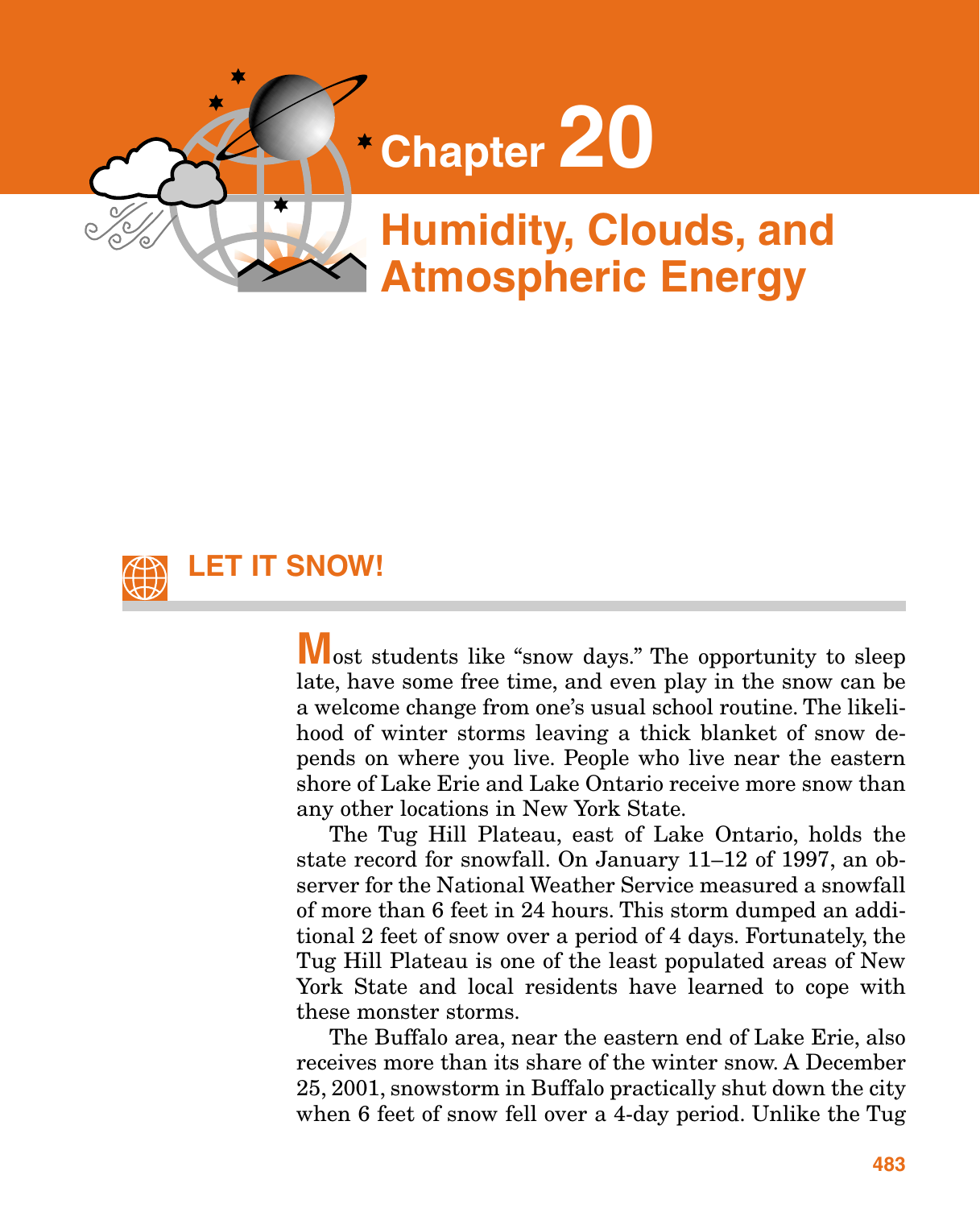

Hill Plateau region, the Buffalo metropolitan area has a population of more than 1 million people. There was too much snow to push aside on many streets, so snow had to be transported out of the city in trucks. Fortunately, this storm was localized, and snow removal equipment was rushed in from other towns and cities in Western New York. Figure 20-1 shows the average annual snowfall in inches for parts of western New York State. Notice the two areas of maximum snowfall just east of each of the two Great Lakes.

 $\frac{1}{2}$ **Lake-Effect Storms**

> Why do these areas receive so much snow? Both locations are in the path of weather events known as **lake-effect storms**. These are mainly winter-weather events that result from a combination of atmospheric phenomena and geographic factors. The most common wind direction in New York State is from the west. Air traveling more than 320 km (200 miles) over the Great Lakes picks up large amounts of moisture. In the winter, lakes do not cool as quickly as the air, and generally remain free of ice cover. Therefore, in early winter, air blowing over the warm water readily absorbs moisture.

**Figure 20-1** Two locations with the greatest average winter snowfall in New York State are located just east of Lakes Erie and Ontario.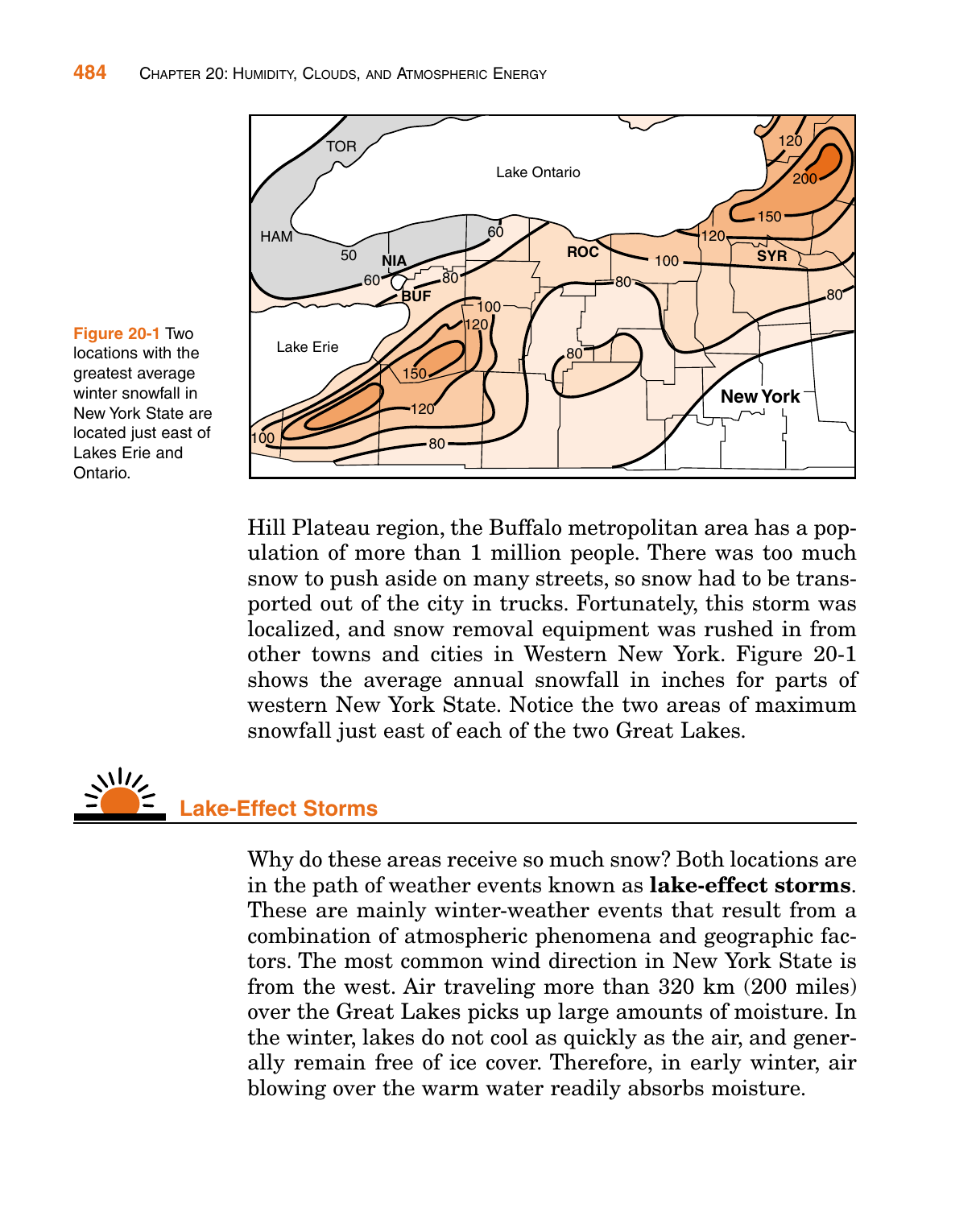

**Figure 20-2** Lake-effect storms are most common in the winter when the lakes' water is warmer than the surrounding land areas. Sustained winds blowing over the Great Lakes absorb moisture. When the air is cooled over land, clouds and precipitation form. Additional cooling caused by the moist air rising over the hills increases precipitation.

However, as this moist air moves over land, it cools. When air cools, it loses its ability to hold water, causing clouds and precipitation. Precipitation increases when air rises over the hills at the ends of the lakes. If the westerly winds continue, the process is like a conveyor belt, picking up moisture from the lakes and dumping it on the land over a period of days. Figure 20-2 shows how lake-effect storms form.

## **ACTIVITY 20-1 RATE OF EVAPORATION**

A small sponge cube can be used to investigate the variables that affect evaporation. The cube should be mounted on a string or thread that has been drawn through the cube.

After allowing the cube to absorb water, excess water that might drip should be squeezed out. The mass of the wet cube should be measured with an electronic balance at the beginning and the end of a uniform evaporation time.

Each group will select a location for its cube where the cube will experience evaporation. Make sure cubes are placed throughout the classroom. Consider limitations such as requiring that cubes be placed at least a predetermined distance from electrical devices.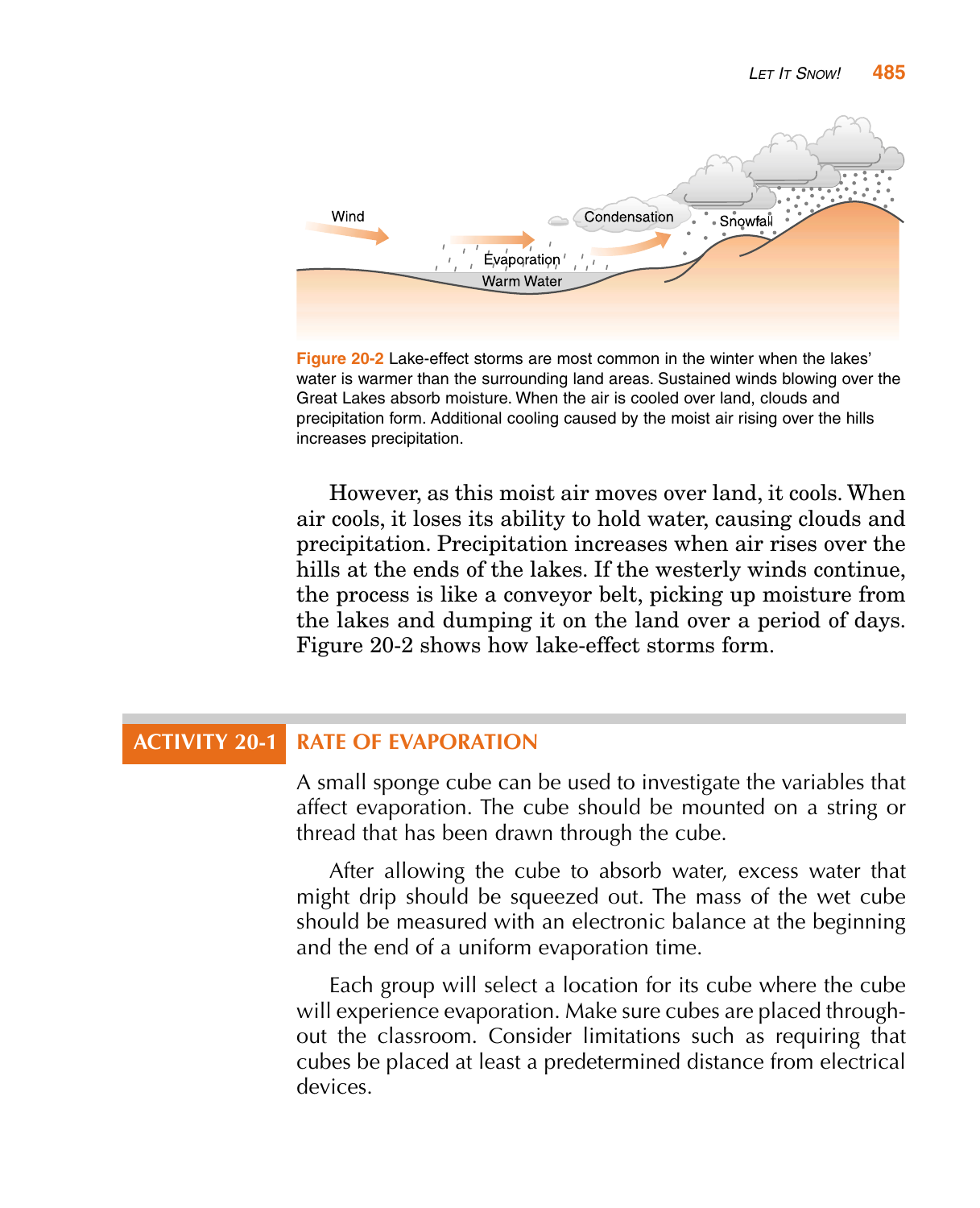Evaporation is indicated by the percent of original mass lost. Nothing other than air should touch the wet cube, which must be gently handled by its string.

What factors were most important in maximizing evaporation?

# **HOW DOES THE ATMOSPHERE STORE ENERGY?**

**I**n Chapter 19, you learned that most of the atmosphere's energy comes from the sun. You also learned that insolation warms the air and causes increased motion of molecules. We can feel and measure this motion as temperature. However, kinetic heat energy is not the principal reservoir of atmospheric energy. The energy released by a thunderstorm can be greater than the energy of the first nuclear bombs dropped over Japan in 1945. It is clear that large quantities of energy must be stored in the atmosphere and released in weather events. That potential is stored in a special form of heat energy called latent heat.

Has anyone ever suggested that you have hidden talents? Most people have some kind of special ability that enables them to do something better than most other people. For some individuals, school brings out those abilities. For others, unfortunately, they remain hidden. If you have undiscovered abilities, you possess latent talents. Latent means hidden or not apparent. As you will soon learn, heat energy can also be latent, or hidden.



Water, like other forms of matter, exists in three states: solid, liquid, and gas. Solid water is ice. Liquid water is simply called "water." In the form of a gas it is known as water vapor. The temperatures that occur on our planet allow water to exist in all three states in the natural surface environment.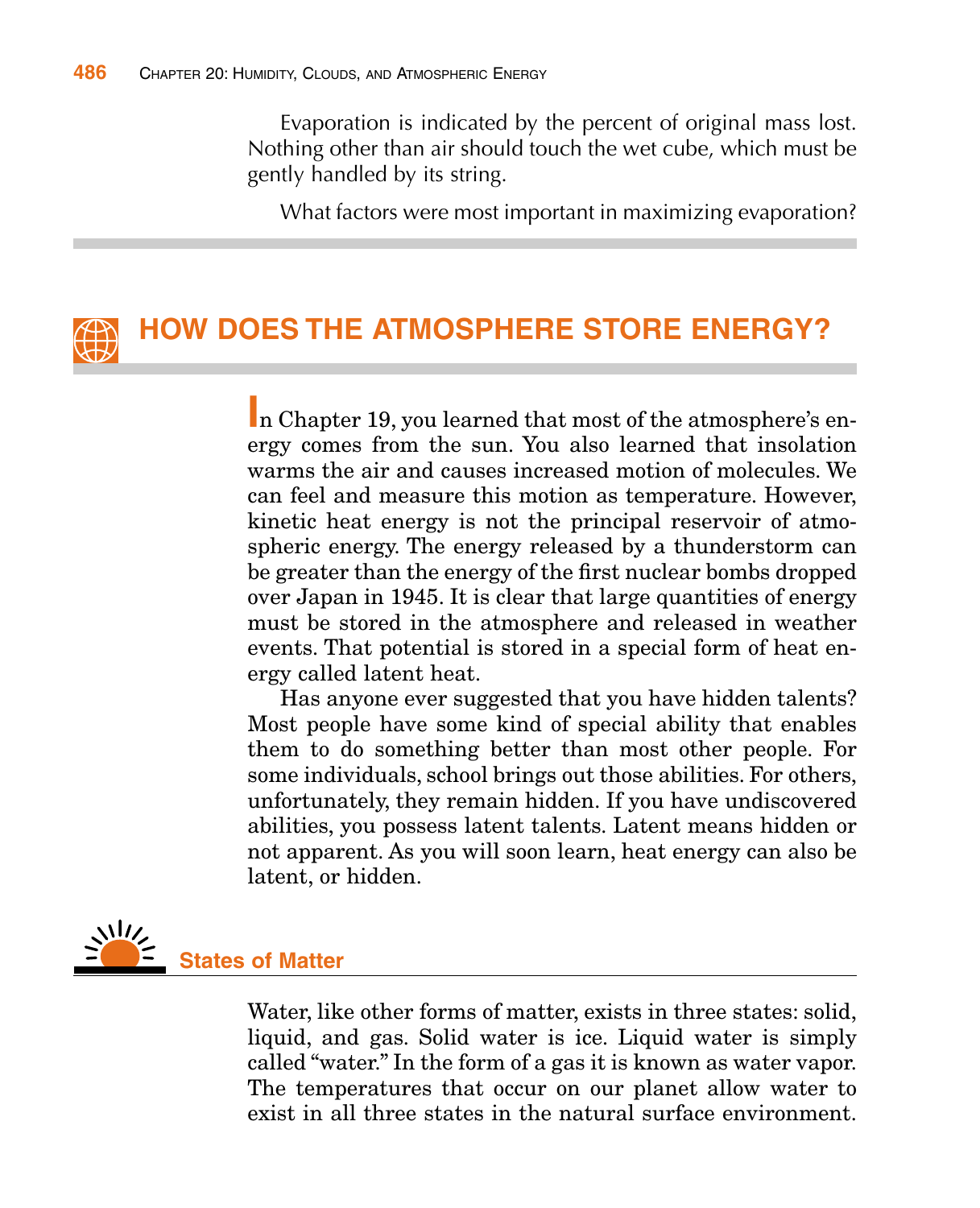The expression **phases of matter** is sometimes used as a synonym for states of matter.

When water changes among these states, a great deal of energy is involved. Heating that causes a change in temperature shows up as increased kinetic energy of molecules. However, energy that transforms solids to liquids and liquids to gases does not show up as a temperature change. In this sense, it is hidden, or latent energy. **Latent heat** is therefore energy that is absorbed or released when matter changes state.

A variety of units can be used measure energy. It is convenient to use calories. A **calorie** can be defined as the energy absorbed when the temperature of 1 gram of water increases 1 Celsius degree. That could be from 20 to 21°C or 86 to 87°C. One calorie is also released when 1 gram of water cools 1 Celsius degree.

Different substances absorb different amounts of energy as they change temperature. The reason is that they have different specific heats. **Specific heat** is the energy needed to raise the temperature of 1 gram of a substance 1 Celsius degree, without changing its state. The higher the specific heat of a substance, the more energy needed to raise its temperature. For example,it takes more energy to heat 1 gram of water (specific heat = 1 calorie/gram  $\cdot$  °C) 1 degree Celsius than it takes to heat 1 gram of lead (specific heat = 0.03 calorie/gram  $\cdot$  °C) the same amount. Figure 21-3 on page 523, from the *Earth Science Reference Tables*, lists the specific heats of some common materials.



For now, you will deal only with heating and cooling of water. Consider what happens to 1 gram of water that starts as ice at a temperature of  $-20^{\circ}$ C and absorbs energy. Figure 20-3 on page 488 graphs the process. Because ice has a lower specific heat than liquid water, ice warms more readily. It takes only 10 calories to warm the ice to the melting temperature of  $0^{\circ}$ C. The ice stays the same temperature as it continues to absorb energy. In fact, it takes 80 calories to melt a single gram of ice with no change in temperature. That is why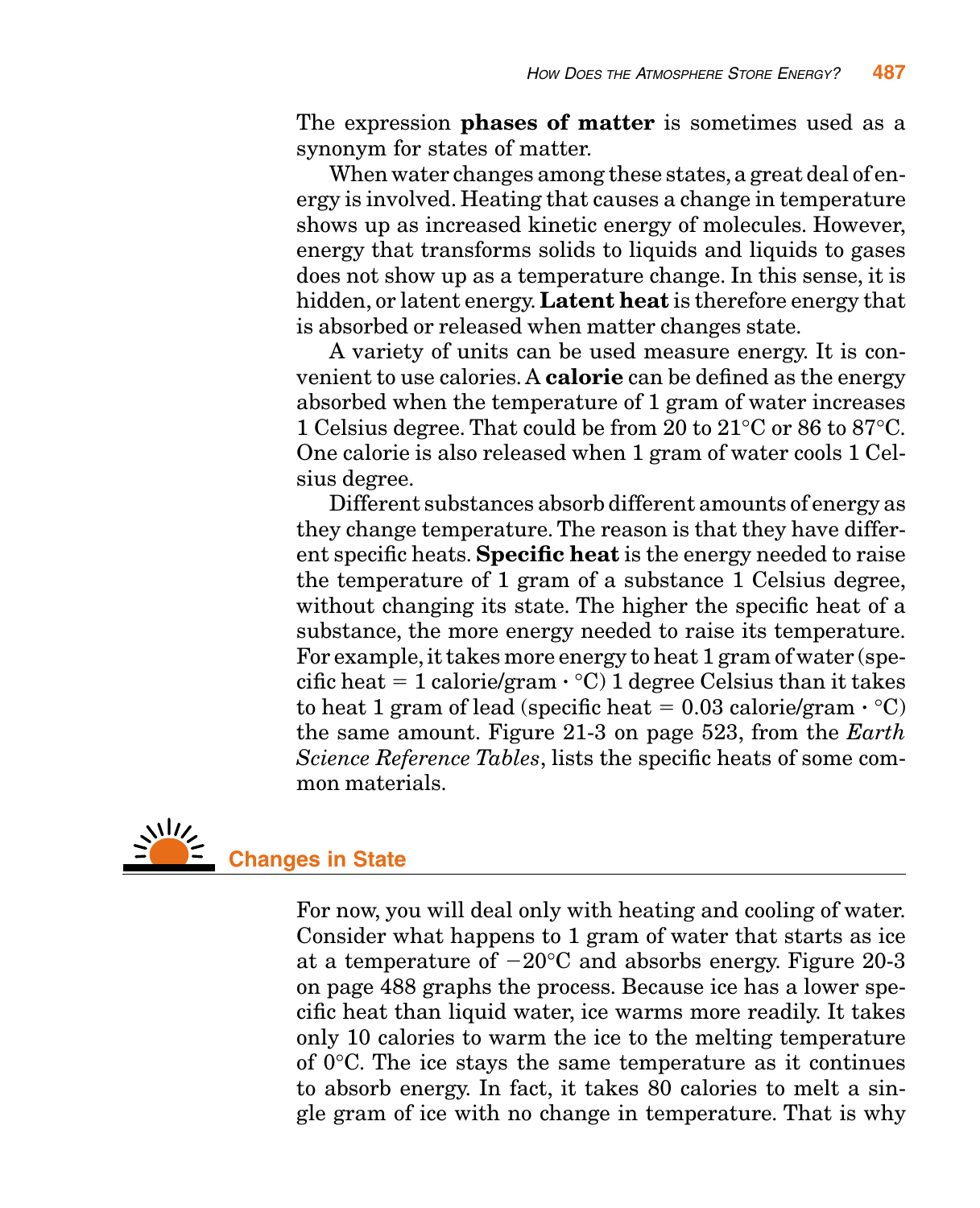

**Figure 20-3** This graph is called a heating curve. It shows what happens as water absorbs energy, changing from ice at  $-20^{\circ}$ C to water vapor at 120°C. Notice that most of the energy is used to change liquid water into water vapor with no change in temperature. The level parts of this graph indicate absorption of latent heat.

the name "latent" is applied to energy used for a change in state.

**MELTING** The change from a solid to a liquid is called **melting**. Once the ice has melted, its temperature can increase. The energy used to melt a gram ice at a constant temperature of 0°C (80 calories) is nearly as much energy as it takes to heat the gram of water from its melting temperature of  $0^{\circ}$ C to the boiling temperature of 100°C (100 calories).

**VAPORIZATION** The change in state from liquid to gas (vapor) at any temperature is **vaporization**. **Boiling**, a form of vaporization, is the change in state from a liquid to a gas at the boiling point of the substance. Of all its changes in state, vaporization of water requires the most energy: 540 calories. Again, during boiling there is no change in temperature. After all the water becomes vapor, the addition of a final 10 calories, heats the gram of water vapor to a temperature of 120°C. Of the total energy involved in these five changes, vaporization alone took 73 percent. The evaporation of water is the principle way that the atmosphere absorbs solar energy as shown in Figure 20-4.

**CONDENSATION** You have read that vaporization is the most important way that insolation adds energy to the atmosphere. How does the atmosphere release that energy to make wind and weather? The energy absorbed by the atmosphere in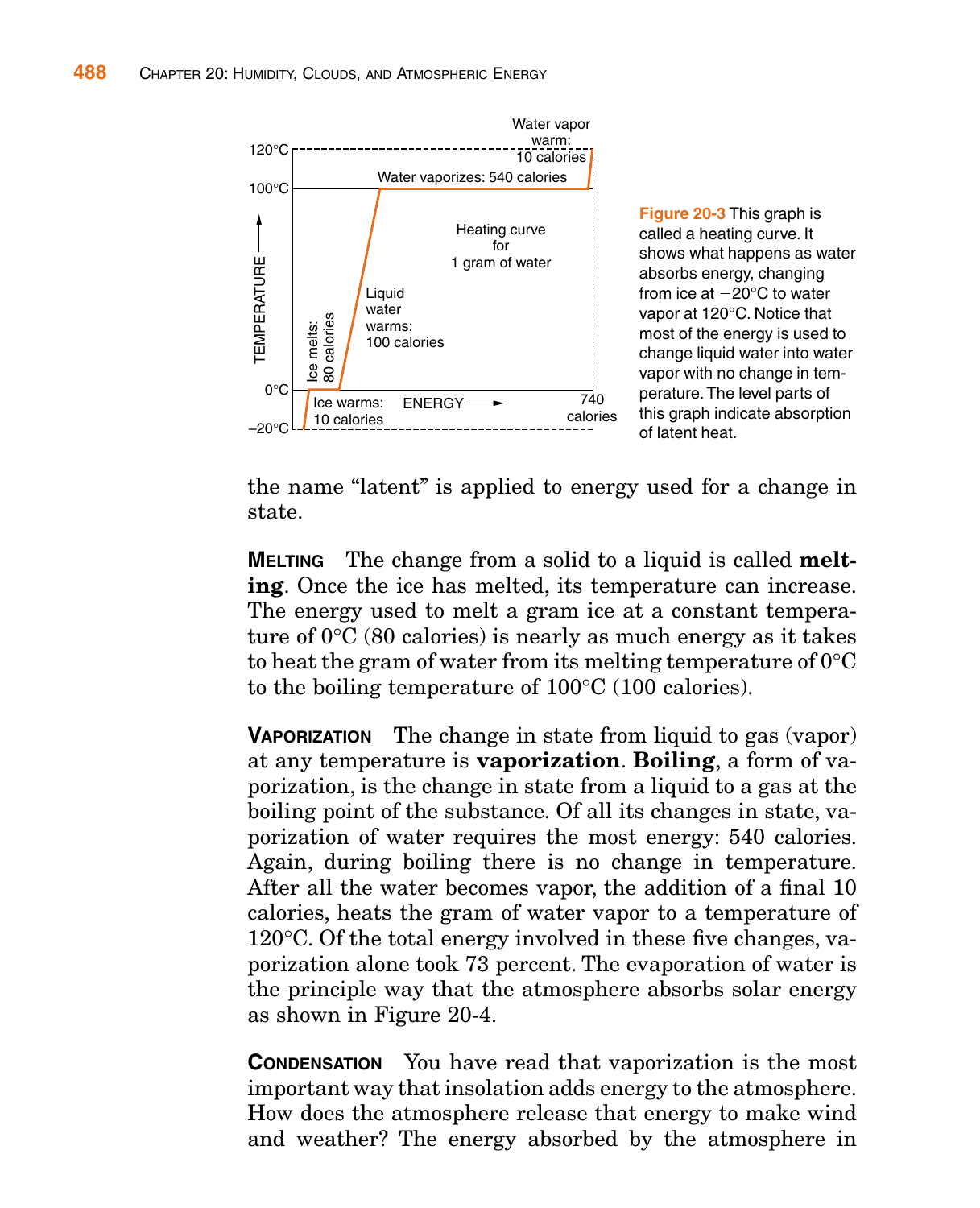

phase changes is released when water returns to lower energy phases. For example, the 540 calories used to vaporize each gram of water is released when water vapor changes back to a liquid. **Condensation** is the change from a gas, such as water vapor, to a liquid, such as water.

Have you ever noticed that grass is sometimes wet on a cool, moist, but clear summer morning? Water that collects on outdoor surfaces when moist air is cooled is called dew. Where did the moisture come from? **Dew** is moisture that condenses from water vapor in the atmosphere onto cold surfaces. Dew does not fall from the sky, so it is not considered a form of precipitation.

**FREEZING** Energy absorbed to melt ice is also released when water freezes. **Freezing** is the change in state from a liquid to a solid. Although freezing releases only 80 calories of heat energy per gram (compared with 540 calories per gram for condensation), this is still an important contribution to heating the atmosphere.

**Frost** is similar in origin to dew. It is composed of ice crystals that form directly from water vapor in contact with surfaces below 0°C. The change of a vapor directly to a solid, skipping the liquid phase, is generally referred to as deposition. This change releases latent heat of vaporization (520 calories per gram) and latent heat of freezing (80 calories per gram). Figure 20-5 on page 490, from the *Earth Science Refer-*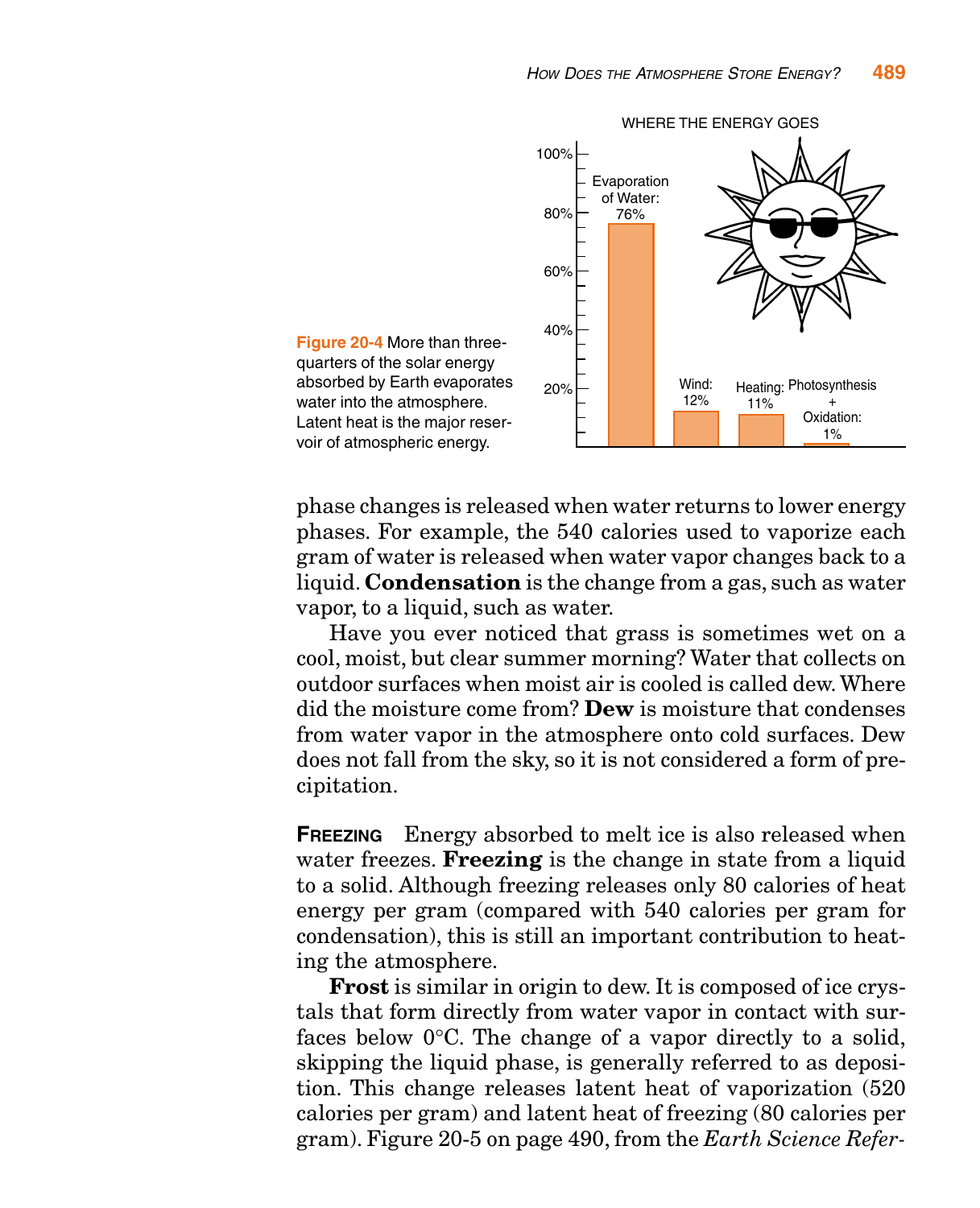#### **Properties of Water**

| Energy gained during melting80 calories/gram         |  |
|------------------------------------------------------|--|
| Energy released during freezing80 calories/gram      |  |
| Energy gained during vaporization540 calories/gram   |  |
| Energy released during condensation540 calories/gram |  |
|                                                      |  |
|                                                      |  |

**Figure 20-5** Properties of water.

*ence Tables*, shows these properties of water. (The density of water is listed at 3.98°C because at this temperature water is most dense. Consequently, it is generally cold water that sinks to the bottom of the ocean.)

Ice is the lowest energy phase of water.When ice is made of delicate crystals, it is known as snow. Ice must absorb energy



**Figure 20-6** When water changes state, latent potential energy is absorbed or given off. During melting and vaporization water absorbs energy. Condensation and freezing release energy.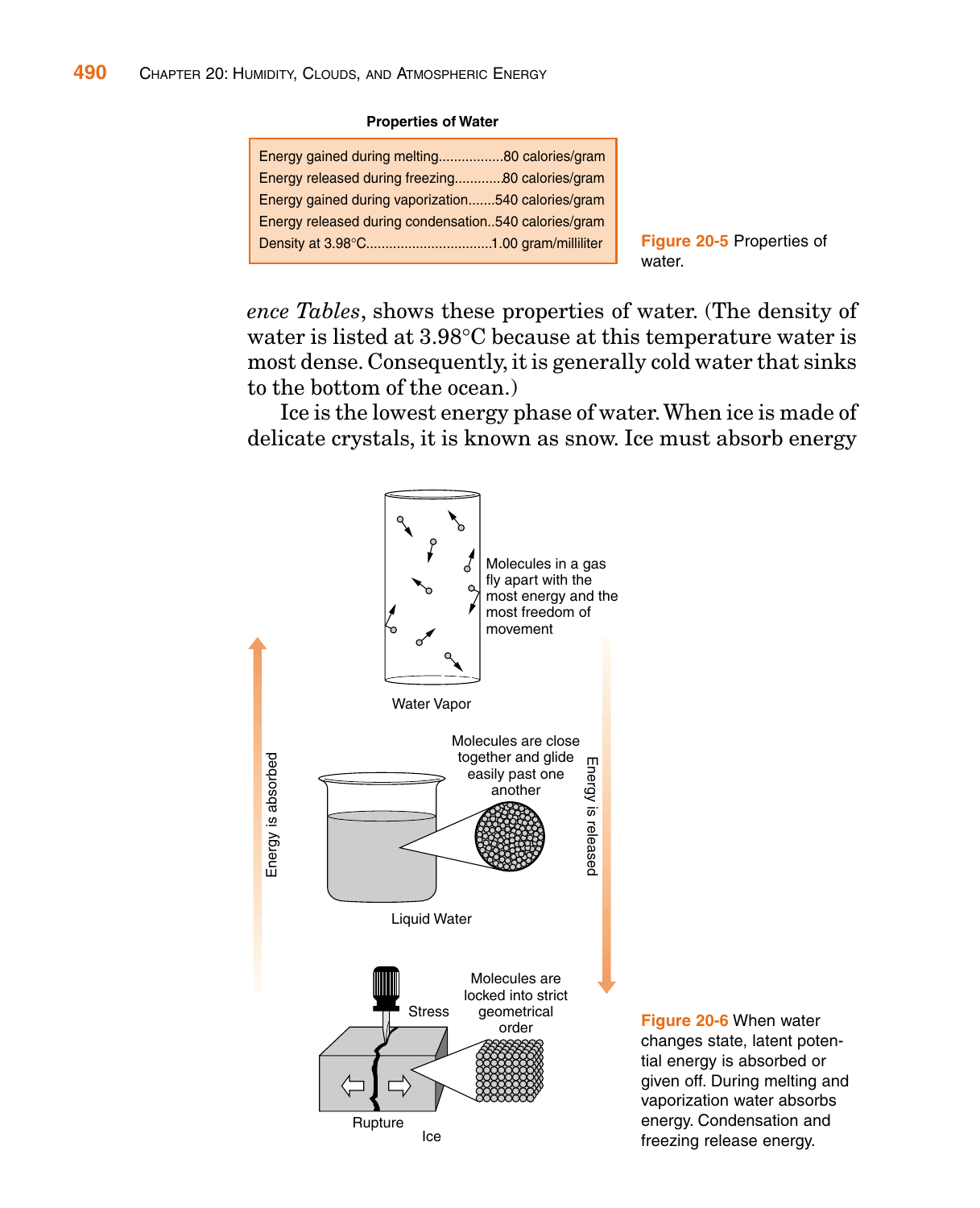## **LAB 20-1: Observing Latent Heat**

**Materials:** safety goggles, 250-mL beaker, hot plate or burner, thermometer about 15 cm long (0–120°C), stirring rod, timer or clock, snow or crushed ice, scale, graph paper, heat protection (such as a fire-retardant glove)

## SAFETY PRECAUTIONS:

- 1. Wear safety goggles whenever you heat anything in the lab or whenever you mix two liquids and at least one is not water.
- 2. Use care around flames or heat sources. The teacher should carefully supervise all lab group setups and procedures.
- 3. At the end of the procedure, let hot objects cool before they are cleaned and put away.

## **Procedure:**

1. Place fine ice chips or snow in a 250 mL beaker. Add just enough water so that it is visible under the snow near the bottom of the beaker. A total of 200 mL of ice and water works well.

- 2. Take the initial ice-water temperature and place the beaker on a hot plate or over a medium burner flame. Stir the water-ice mixture and record the temperature every 30 seconds. Continue until the water has been at a full boil for 5 minutes or until half the water has boiled away. (Whichever comes first.) CAUTION: Use heat protection for your hand while stirring. The air above the beaker and the stirring rod may become very hot.
- 3. It is important to stir the ice-water mix with the stirring rod until all the ice has melted. DO NOT use the thermometer as a stirring rod. The thermometer can rest in the water. Be careful not to hit the thermometer with the stirring rod. Note on your data sheet when the ice has completely melted and when the water comes to a full boil.
- 4. Graph your data with time on the horizontal axis. What section(s) of the graph indicate latent heat?

to change to liquid water. Liquid water must absorb energy to change to water vapor. Water vapor is the phase of water with the highest energy because of the latent heat it contains. Water vapor can release energy to become liquid water and then ice. Figure 20-6 shows the three phases of water relative to their latent energy.It also shows when energy is absorbed or released during changes in state.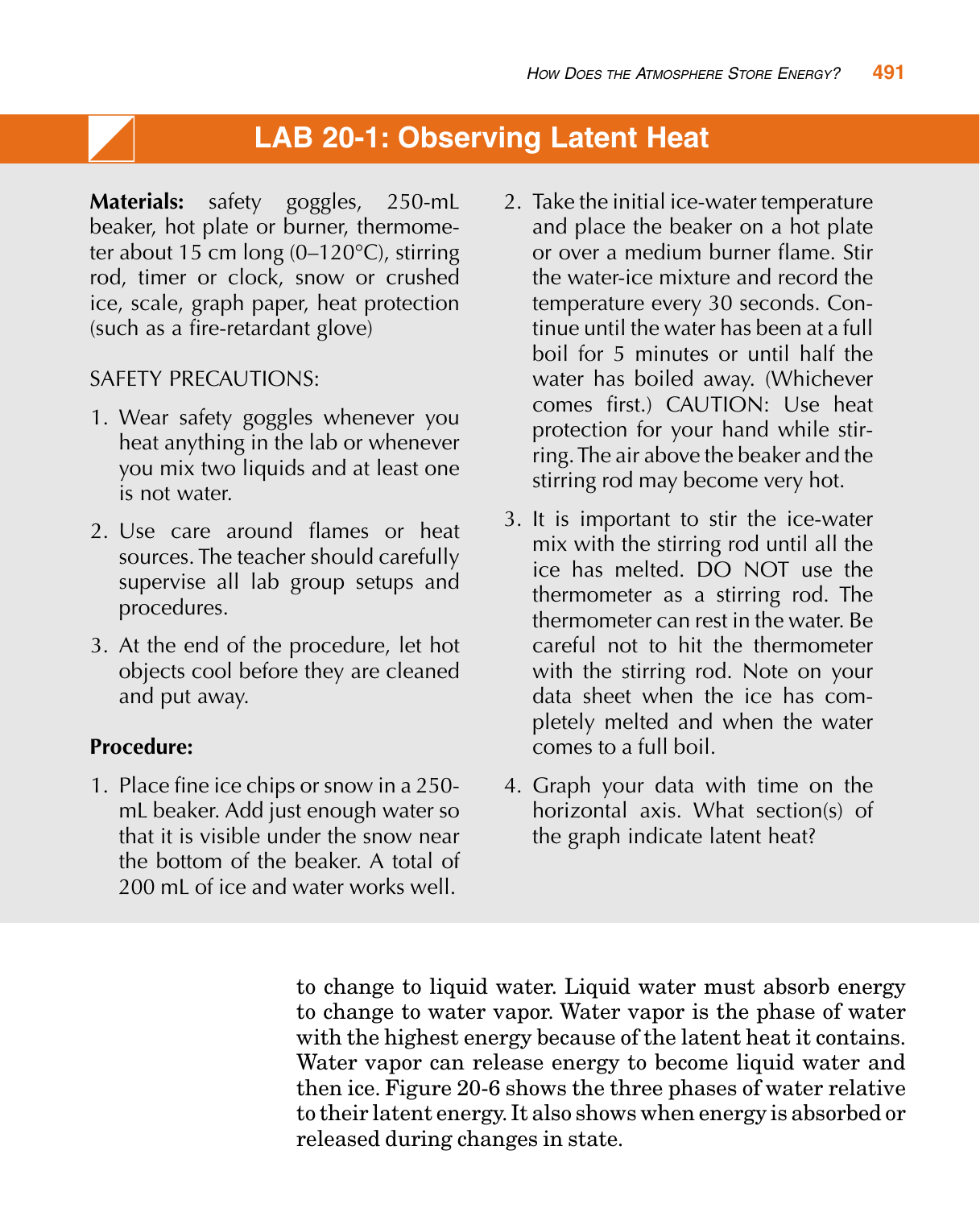What happens when energy is released by condensation or freezing? That energy warms the air, or at least prevents it from cooling as much as it would without the addition of latent heat. For example, as air rises, expansion causes it to cool. If a cloud is forming as water vapor condenses into cloud droplets, the cooling is slowed. This can keep air in a cloud warmer than its surroundings and keep the air rising. The release of latent heat causes rising air currents that can lead to violent weather, such as thunderstorms and hurricanes.

## **HOW DOES THE ATMOSPHERE ABSORB WATER VAPOR?**

**E**vaporation is the most important way that moisture enters the atmosphere. If you have ever observed puddles disappear after a rain storm, or dew vanish in the morning sunlight, you have observed evaporation. **Evaporation** can be defined as the vaporization of water when the temperature is below the boiling point.



How can water change to water vapor below the boiling temperature? You may recall that temperature is defined as a measure of the average kinetic energy of molecules. This indicates that within a substance some molecules have more energy than others. Within liquid water, only those molecules that absorb enough energy to transform into water vapor escape as a gas.The cooler molecules are left behind.This is why your body often feels cooler when you get out of the water at a beach or swimming pool. It is like separating the tallest individuals from a crowd of people. With the tallest people gone, the average height of people in the crowd would be less than it was when the tall people were still there. Evaporation is a similar process. The escape of the most energetic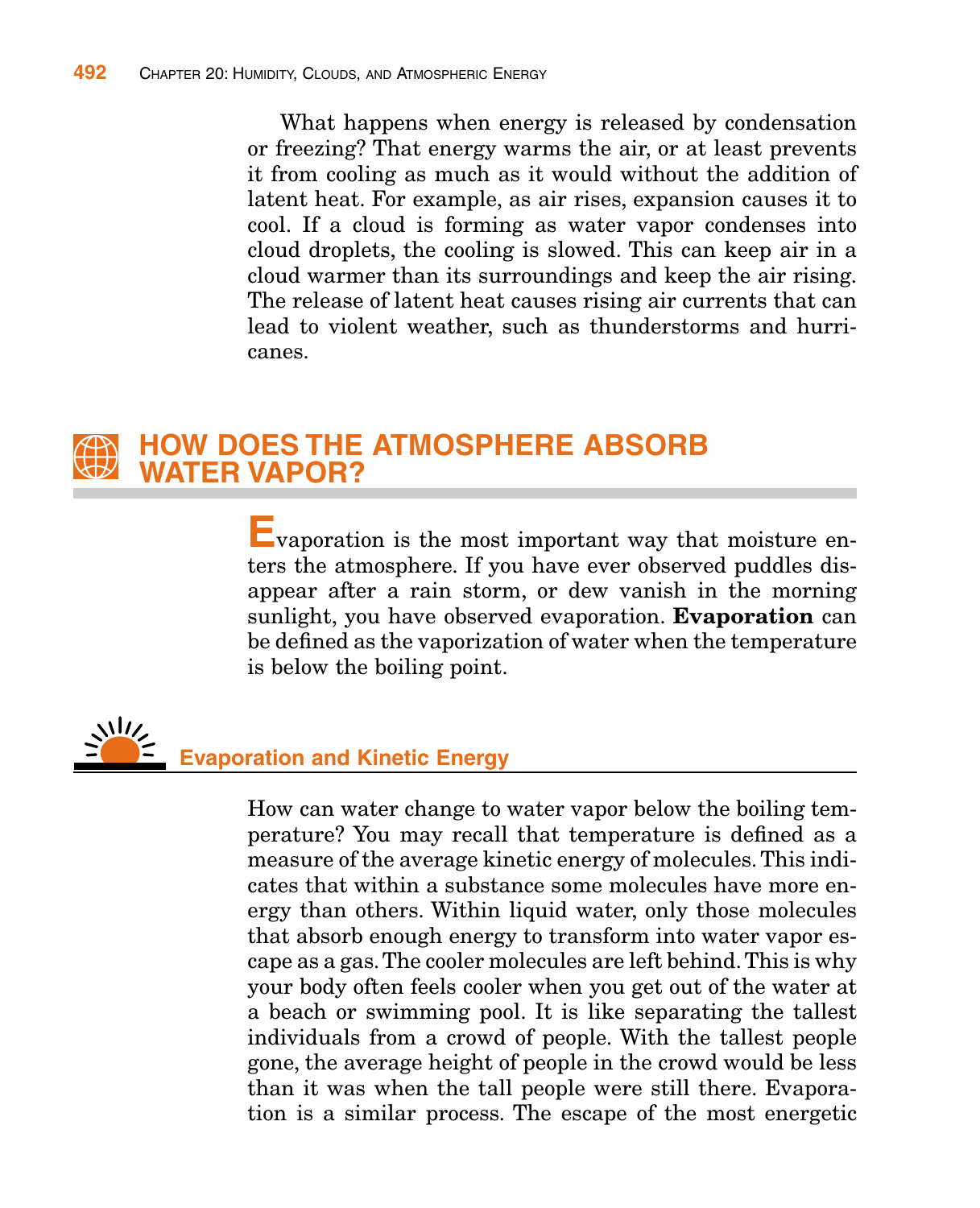molecules reduces the average energy of the molecules remaining.



Evaporation from the oceans is the primary source of water vapor in the atmosphere. Covering almost three-quarters of our planet, the oceans provide a vast area for evaporation. On land, freshwater and groundwater also contribute to atmospheric humidity through evaporation.

Moisture also enters the atmosphere from plants. Plants draw water from the soil through their roots. Plants use water for a variety of functions, such as transporting nutrients from the soil throughout the plant. Plants also need water to carry on photosynthesis. Carbon dioxide is combined with water in the presence of sunlight to produce glucose for energy.

Water evaporates from plants, especially from their leaves, in a process known as **transpiration**. In some places on land, more water enters the atmosphere by transpiration than by evaporation from surface water and from the ground.



The rate at which water evaporates depends on four factors:

- *Availability of water*—The greater the exposed surface area, the more water that can evaporate. This is why oceans are the primary source of atmospheric water vapor. It is also the reason the atmosphere is relatively dry in desert regions. Here there is little surface water, and the ground is usually dry.
- *Energy to support evaporation*—You have learned that tropical regions receive stronger sunlight than polar areas do. Therefore, evaporation is active in the tropics for two reasons. Solar energy (insolation) is strongest when the sun is high in the sky, as it usually is in the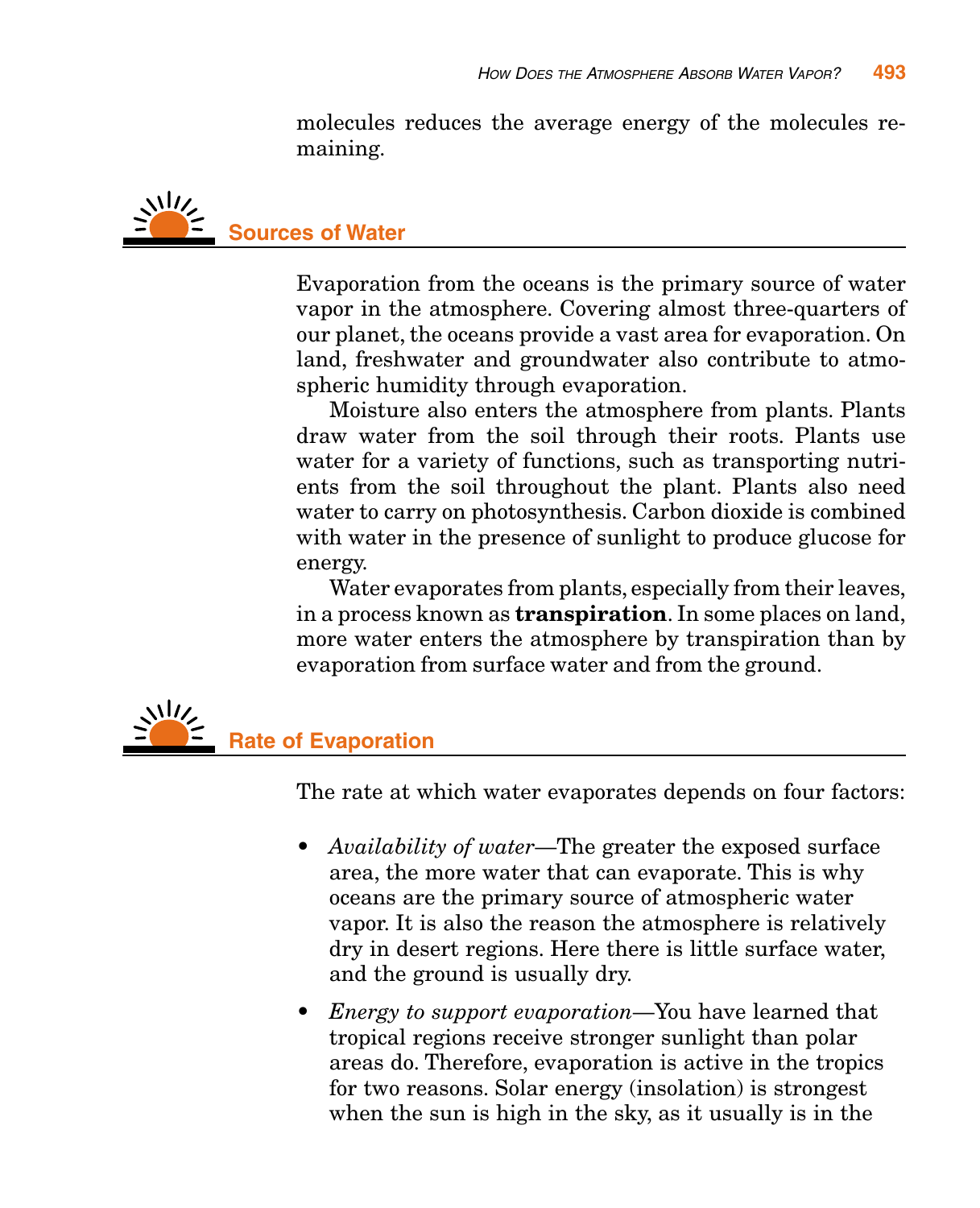tropics, and the energy of warm air itself also supports evaporation.

- *Ability of air to hold moisture*—The atmosphere has a limited ability to hold moisture. You have learned that warm air can absorb much more moisture than cool air. The present water vapor content of the air is also important. If the air is holding as much moisture as it can hold at its present temperature, the air is *saturated*. A sponge is a useful model. Sponges are good for picking up liquid spills. If the sponge is full, or saturated with water, it will not pick up any more water. In a similar way, dry air can absorb water, but air that is saturated cannot.
- *Wind*—This factor is related to the ability of water to hold moisture. If the air over a water surface does not move, it becomes saturated, and evaporation stops. The movement of air is needed to bring in a constant supply of dry air. You may have noticed that water evaporates faster on a windy day than it does when the air is calm. As wind speed increases, so does the supply of drier air, and thetefore, evaporation also increases.

## **HOW DO WE MEASURE WATER IN THE ATMOSPHERE?**

**T**he *humidity* of air is an indication of its moisture content. Humid air contains more water vapor than dry air. Humidity can be described in terms of absolute humidity and relative humidity. **Absolute humidity** is the mass of water vapor in each cubic unit of air. It is sometimes measured in grams per cubic meter. However, absolute humidity is seldom reported because the ability of air to hold water vapor changes so much with temperature. Figure 20-7 shows that for each 10<sup>o</sup>C rise in temperature, air can hold roughly twice as much water vapor. Knowing the absolute humidity does not indicate whether the air is close to saturation, unless the air temperature is also indicated.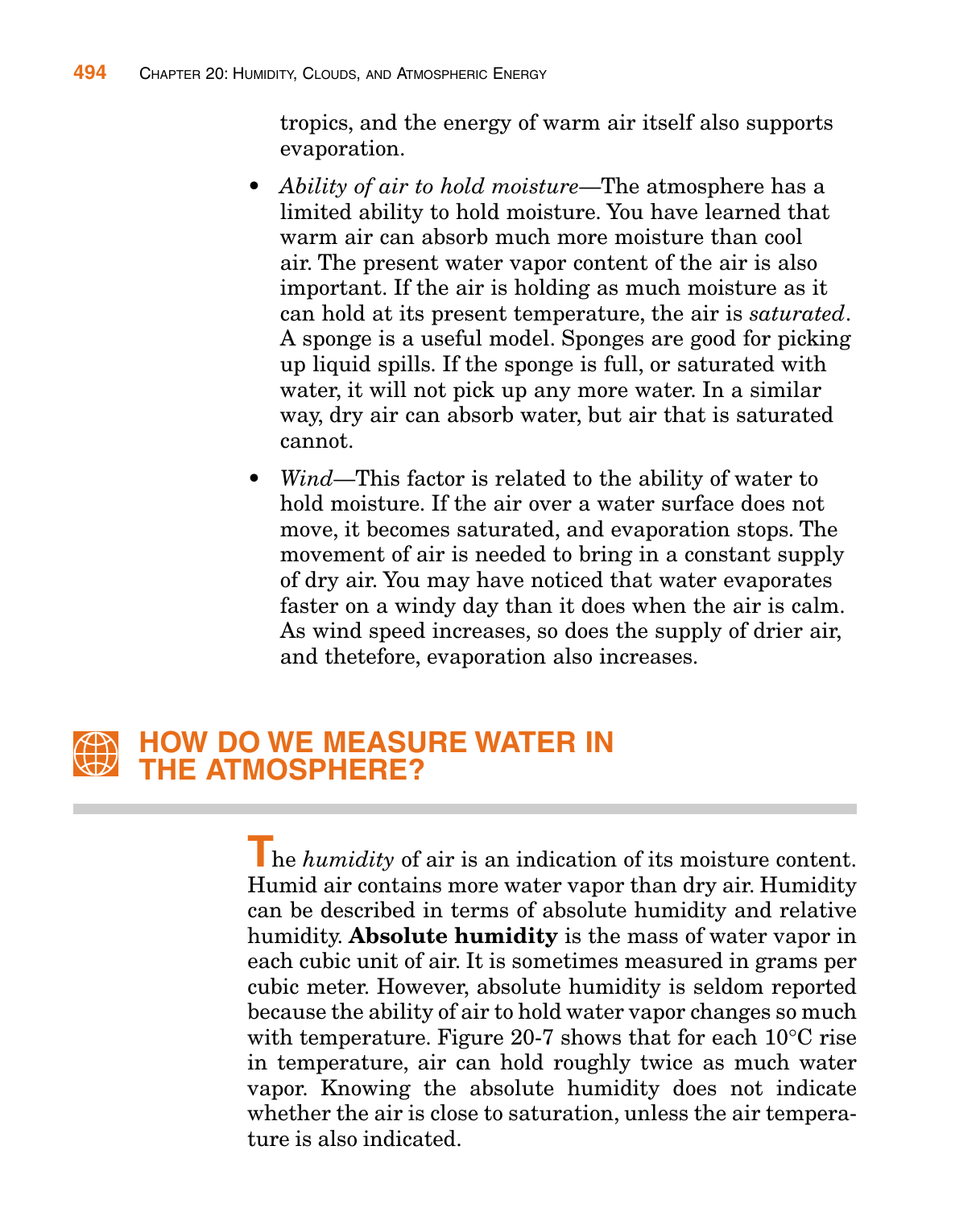100% Relative **Humidity** 

50% Relative<br>Humidity





The dew-point temperature may be used as an indication of absolute humidity. Figure 20-7 shows that as air is cooled, its ability to hold moisture decreases. If moisture is not taken out of the air, it can be cooled until the air is saturated. The temperature at which this occurs is known as the *dew-point temperature*. Sometimes this temperature is just called the dew point. It is called the dew point because when the outside temperature falls below the dew point, dew (or frost) can form on exposed surfaces.

The dew-point temperature can be demonstrated with a glass of ice water. If the glass cools the adjacent air below its dew-point temperature, a film of water will form on the cold outside surface of the glass. In theory, you can measure the dew point with the glass of water. As the surface of the glass is cooled very slowly, the dew point is the temperature of the water when a film of water starts to condense on the outside of the glass. In practice, it is difficult to observe just when condensation begins. Therefore, the results of this method tend to be inconsistent. Future 2007 For every 10°C and mixture with an electronic scale. The pair of the glass and mixture with both and mixture with a diving a any sign the mixture with the diving a any since the mixture with the glass sit Abso

#### **ACTIVITY 20-2 EXTRACTING MOISTURE FROM AIR**

Place a mixture of ice and water in a glass. (If available, a shiny metal container works even better.) Determine the mass of the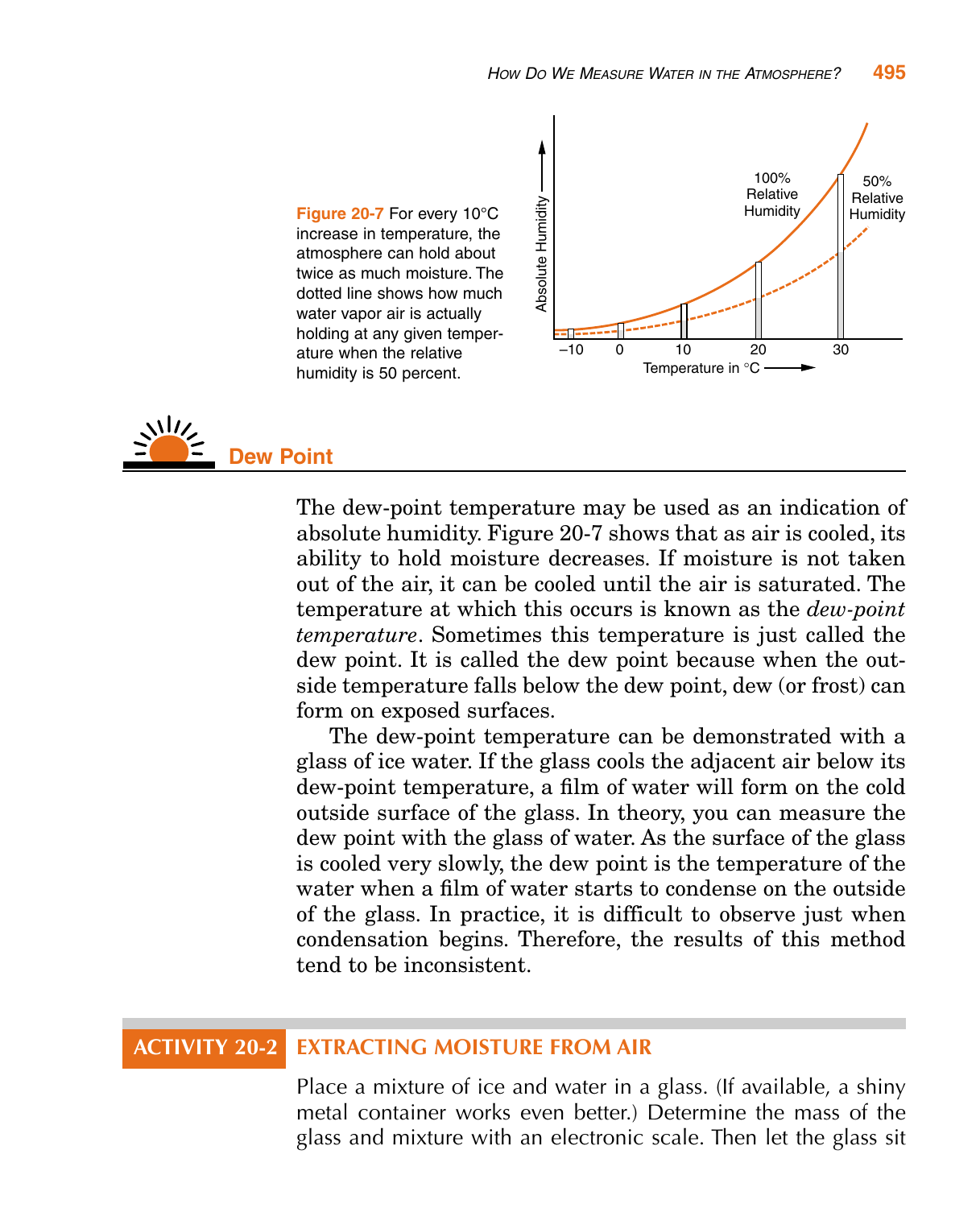until the ice has melted. You may be able to observe moisture that has condensed on the outside of the glass. Measure the mass a second time. Can you see a change in mass?

Where did the moisture on the outside of the glass come from? Does this procedure work better on some days than others? Why?

A better way to find the dew point is to use an instrument called a **psychrometer** (sigh-CRAH-met-er). A psychrometer is a form of **hygrometer**, an instrument used to measure humidity. Figure 20-8 illustrates a sling psychrometer. It is made from two thermometers mounted side by side on a narrow frame. The sling is the cord or chain that is used to suspend the instrument. One thermometer records air temperature. This is the **dry-bulb temperature**. A wet cloth called a wick covers the bulb of the second thermometer. This



**Figure 20-8** A sling psychrometer consists of two thermometers mounted sideby-side, one with its bulb covered by a wet wick. When the instrument is moved through the air, the dry-bulb thermometer records air temperature. The wet-bulb thermometer is used to measure cooling caused by evaporation. The difference between these temperatures is the key to finding the dew point.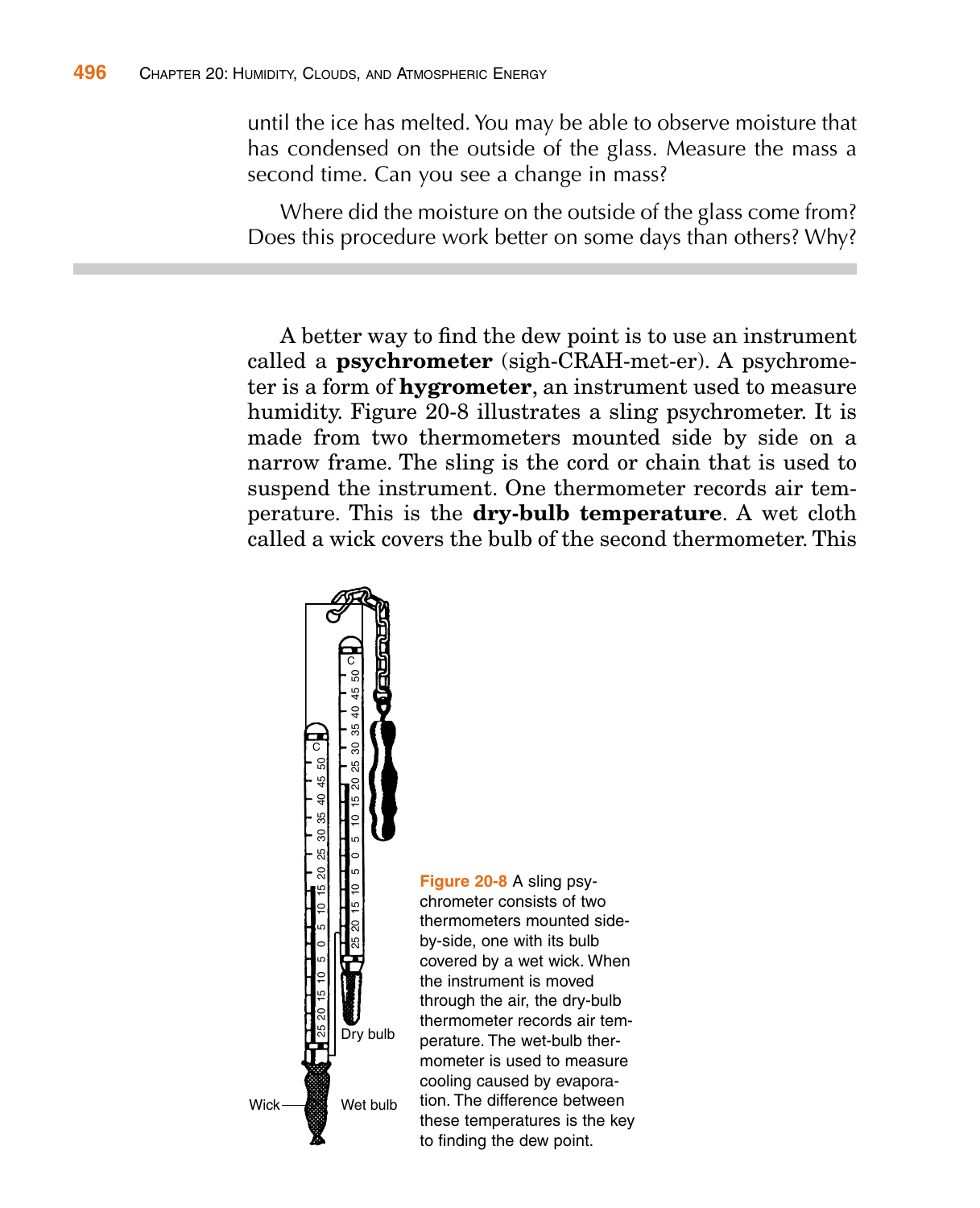thermometer gives us the **wet-bulb temperature**. The wet bulb is usually mounted lower than the dry bulb to keep the water from splashing on the dry bulb.

When the psychrometer is swung though the air, evaporation from the wet wick causes the wet bulb to register a lower temperature. Depending on the design of the psychrometer, it may be necessary to swing the instrument for a minute or so to get accurate temperature readings. The dryer the air, the more evaporation from the wet wick and the greater the cooling effect. It is the amount of evaporation and cooling that allows us to determine the dew-point temperature. Unless they are equal, the wet-bulb temperature is always lower than the dry-bulb temperature.

Dew point can be confusing. Although it is expressed as a temperature in degrees Celsius (or Fahrenheit), it is not the actual temperature of the air. Instead, it tells you to what temperature the air can be cooled before condensation will begin. Dew point is a temperature, but it is used to indicate how much moisture is in the air. A table can be used to translate dew-point temperatures into absolute humidity, measured as the mass of water vapor per cubic meter. That is why dew point is a good indicator of absolute humidity.

Figure 20-9 on page 498 is taken from the *Earth Science Reference Tables*. This table is used with readings from a sling psychrometer to find the dew-point temperature of the air. A common mistake students make in using this table is to read the top scale of numbers as wet-bulb temperatures. The label clearly indicates that this scale is the *difference* between the thermometer readings. Remember that there is no wet-bulb scale on this table.

## **SAMPLE PROBLEMS**

- **Problem 1** When you swing a sling psychrometer, the air temperature (dry bulb) is 18°C while the wet-bulb thermometer records 12°C. What is the dew point?
	- *Solution* The difference between 18°C and 12°C is 6°C. Use the dew-point temperature chart. Follow the vertical column down from 6 until it meets the horizontal row from the dry-bulb (air) temperature of 18°C. They meet at 7, therefore the dew-point temperature is 7°C.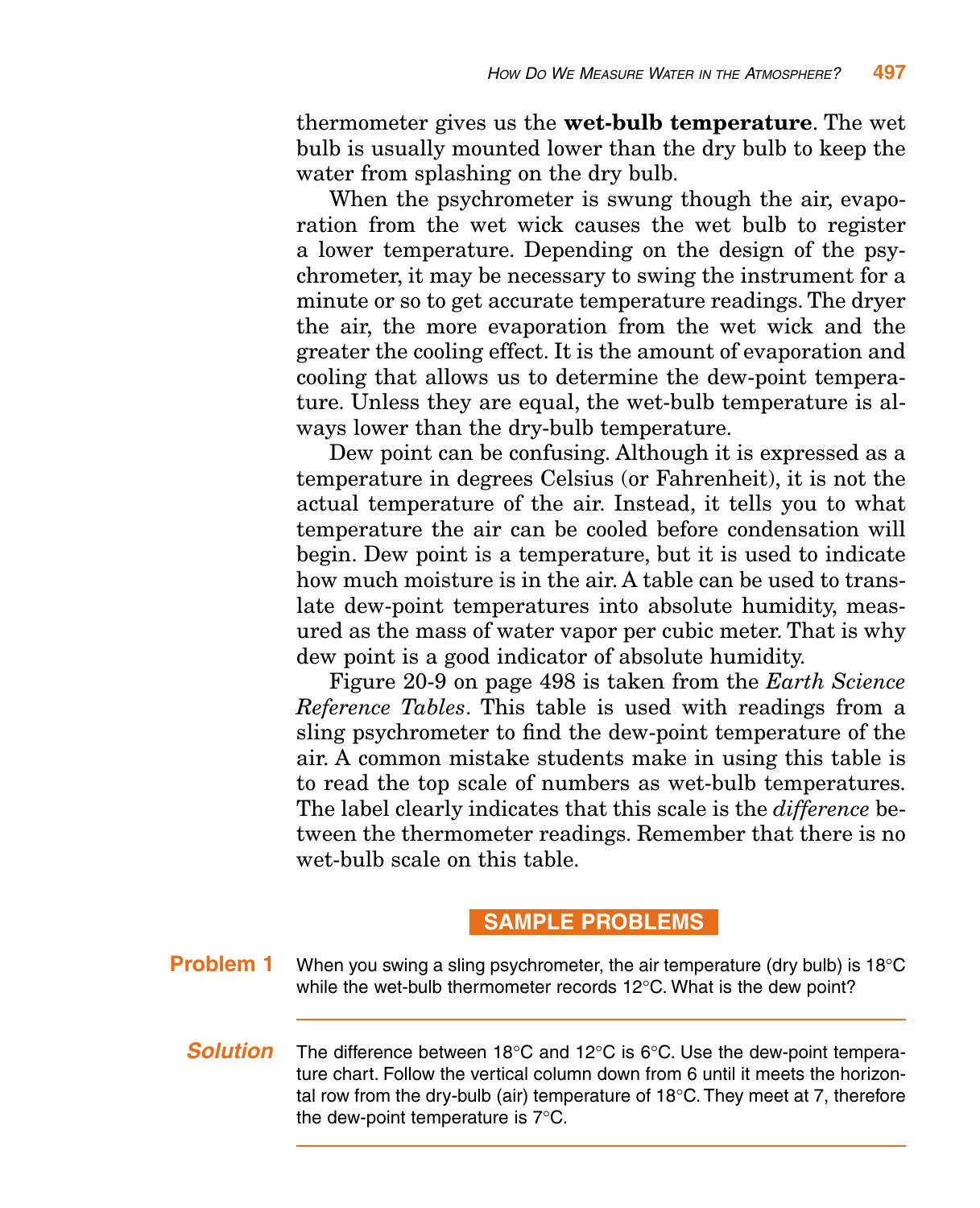| Dry-Bulb<br>Tempera-      | Difference Between Wet-Bulb and Dry-Bulb Temperatures (C°) |                         |                 |                 |       |                 |       |                |                 |                |                 |                |                |                |                 |
|---------------------------|------------------------------------------------------------|-------------------------|-----------------|-----------------|-------|-----------------|-------|----------------|-----------------|----------------|-----------------|----------------|----------------|----------------|-----------------|
| ture $(^{\circ}C)$        | 1                                                          | $\overline{2}$          | 3               | 4               | 5     | 6               | 7     | 8              | 9               | 10             | 11              | 12             | 13             | 14             | 15              |
| $-20$                     | $-33$                                                      |                         |                 |                 |       |                 |       |                |                 |                |                 |                |                |                |                 |
| $-18$                     | $-28$                                                      |                         |                 |                 |       |                 |       |                |                 |                |                 |                |                |                |                 |
| $-16$                     | $-24$                                                      |                         |                 |                 |       |                 |       |                |                 |                |                 |                |                |                |                 |
| $-14$                     | $-21$                                                      | $-36$                   |                 |                 |       |                 |       |                |                 |                |                 |                |                |                |                 |
| -12                       | $-18$                                                      | -28                     |                 |                 |       |                 |       |                |                 |                |                 |                |                |                |                 |
| $-10$                     | $-14$                                                      | $-22$                   |                 |                 |       |                 |       |                |                 |                |                 |                |                |                |                 |
| $-8$                      | $-12$                                                      | $-18$                   | -29             |                 |       |                 |       |                |                 |                |                 |                |                |                |                 |
| $\overline{-6}$           | $-10$                                                      | $-14$                   | -22             |                 |       |                 |       |                |                 |                |                 |                |                |                |                 |
| $-4$                      | $-7$                                                       | $-12$                   | $-17$           | -29             |       |                 |       |                |                 |                |                 |                |                |                |                 |
| $\overline{-2}$           | $-5$                                                       | -8                      | $-13$           | $-20$           |       |                 |       |                |                 |                |                 |                |                |                |                 |
| $\overline{\mathfrak{o}}$ | -3                                                         | $-6$                    | $-9$            | $-15$           | $-24$ |                 |       |                |                 |                |                 |                |                |                |                 |
| $\overline{2}$            | $-1$                                                       | -3                      | $-6$            | $-11$           | $-17$ |                 |       |                |                 |                |                 |                |                |                |                 |
| 4                         | 1                                                          | $-1$                    | $-4$            | $-7$            | $-11$ | $-19$           |       |                |                 |                |                 |                |                |                |                 |
| 6                         | 4                                                          | 1                       | $-1$            | $-4$            | $-7$  | $-13$           | $-21$ |                |                 |                |                 |                |                |                |                 |
| $\overline{8}$            | $\overline{6}$                                             | $\overline{\mathbf{3}}$ | 1               | $\overline{-2}$ | $-5$  | $-9$            | $-14$ |                |                 |                |                 |                |                |                |                 |
| 10                        | 8                                                          | 6                       | 4               | 1               | $-2$  | $-5$            | -9    | $-14$          | -28             |                |                 |                |                |                |                 |
| 12                        | 10                                                         | 8                       | 6               | 4               | 1     | $-2$            | -5    | -9             | -16             |                |                 |                |                |                |                 |
| 14                        | 12                                                         | 11                      | 9               | 6               | 4     | 1               | $-2$  | $-5$           | $-10$           | $-17$          |                 |                |                |                |                 |
| $\overline{16}$           | 14                                                         | 13                      | $\overline{11}$ | $\overline{9}$  | 7     | $\overline{4}$  | ī     | $-1$           | -6              | $-10$          | $-17$           |                |                |                |                 |
| 18                        | 16                                                         | 15                      | 13              | 11              | 9     | $\overline{7}$  | 4     | $\overline{c}$ | $^{-2}$         | -5             | $-10$           | $-19$          |                |                |                 |
| 20                        | 19                                                         | $\overline{17}$         | 15              | 14              | 12    | 10              | 7     | 4              | $\overline{2}$  | $-2$           | -5              | $-10$          | $-19$          |                |                 |
| 22                        | 21                                                         | 19                      | $\overline{17}$ | 16              | 14    | $\overline{12}$ | 10    | $\overline{8}$ | $\overline{5}$  | $\overline{3}$ | $-1$            | $-5$           | $-10$          | $-19$          |                 |
| 24                        | 23                                                         | 21                      | 20              | 18              | 16    | 14              | 12    | 10             | $\overline{8}$  | 6              | $\overline{2}$  | $-1$           | $-5$           | $-10$          | $-18$           |
| 26                        | 25                                                         | 23                      | 22              | 20              | 18    | 17              | 15    | 13             | 11              | 9              | 6               | 3              | 0              | $-4$           | -9              |
| 28                        | 27                                                         | 25                      | 24              | 22              | 21    | 19              | 17    | 16             | 14              | 11             | 9               | $\overline{7}$ | 4              | 1              | $\overline{-3}$ |
| 30                        | 29                                                         | $\overline{27}$         | 26              | $\overline{24}$ | 23    | $\overline{21}$ | 19    | 18             | $\overline{16}$ | 14             | $\overline{12}$ | 10             | $\overline{8}$ | $\overline{5}$ | ī               |

#### **Dew-point Temperatures**

**Figure 20-9** Use this table with wet-bulb and dry-bulb temperature readings to determine the dew point. Follow the vertical column below the difference between wet- and dry-bulb temperatures until it meets the horizontal row to the right of the drybulb (air) temperature. Where they meet, read the dew-point temperature.

- **Problem 2** A student used a sling psychrometer to obtain readings of 8°C and 11°C. What was the dew point?
	- **Solution** This problem introduces two new issues. First, although it is not stated, the dry-bulb temperature must be the higher temperature: 11°C. (Evaporation always makes the wet-bulb temperature the lower of the two temperatures.) Second, 11°C is not listed on the dry-bulb scale. It will be necessary to estimate its position between 10°C and 12°C. The difference between 11°C and 8°C is 3°C.The vertical column below 3°C intercepts the two closest dry-bulb temperatures at 4°C and 6°C. Therefore, you estimate the dew point at an intermediate value of 5°C.
- **Problem 3** If dry-bulb temperature is 24°C and the wet-bulb temperature is also 24°C, what is the dew point?
	- **Solution** This can be solved logically. If there is no difference between the two temperatures, it is because water was not evaporating from the wet bulb. When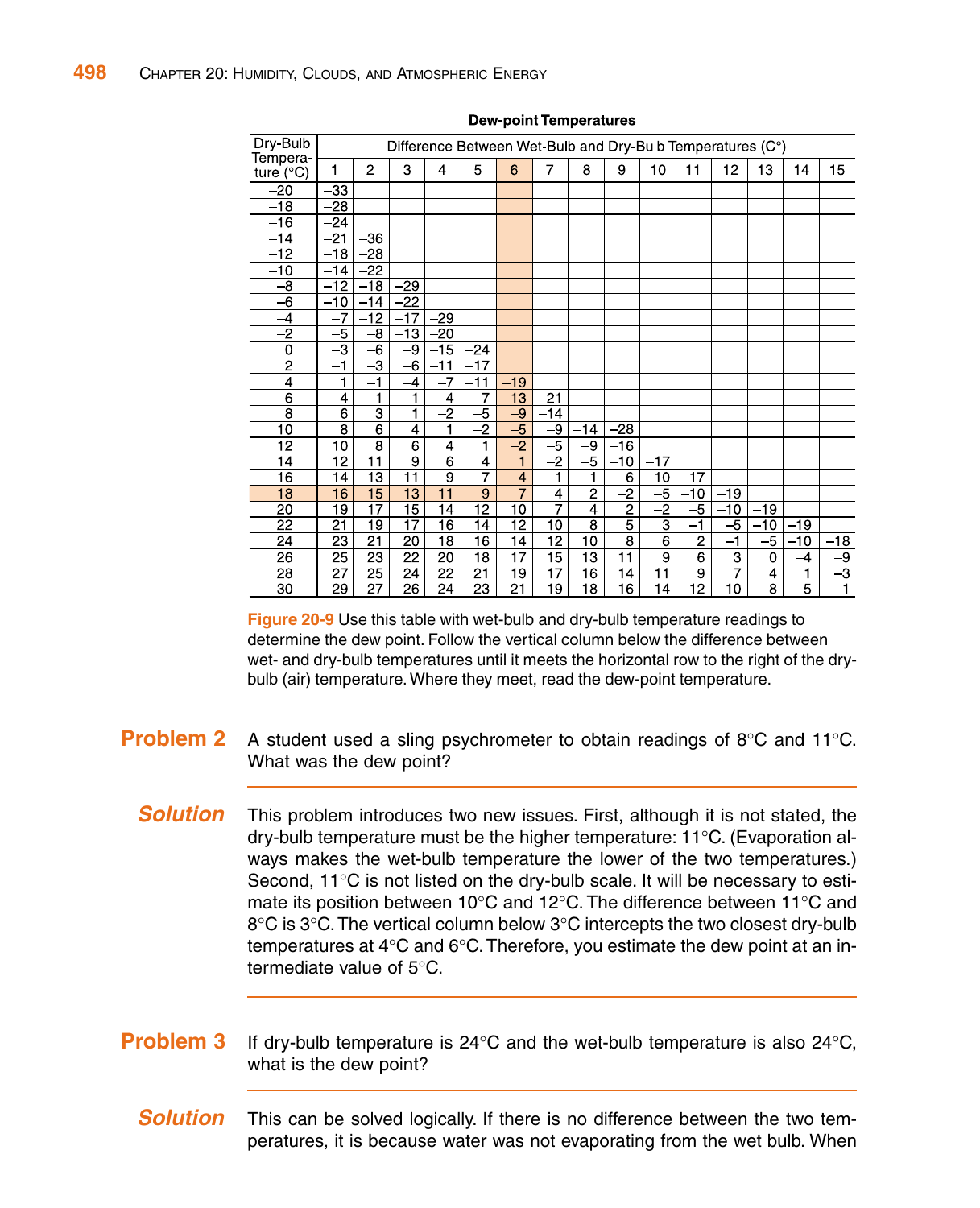no evaporation takes place, the air must be saturated. If the air is saturated (humidity is 100 percent), the temperature is at the dew point. Consequently, the dew point is also 24°C.

✓ *Practice Problem 1*

If the dry bulb on a psychrometer reads  $24^{\circ}$ C while the reading on the wet bulb is 12°C, what is the dew point? What does this indicate about the humidity?

#### **ACTIVITY 20-3 A STATIONARY HYGROMETER**

**Materials:** Two thermometers, ring stand or frame, 30 cm of string, 2- to 4-cm section of a hollow, cotton shoelace (the wick), small dish, fan made of cardboard or any other convenient material.

An instrument to measure humidity can be set up on a counter or table. Suspend the two thermometers next to each other from the ring stand or frame. Place one thermometer bulb in the wet, hollow shoelace. The other end of the shoelace should rest in water in the dish.

Before you use the fan, record the two temperatures . Use your readings with the Dew-point Temperature Table to determine a dew point.

Repeat the procedure, but this time fan the thermometers for one minute before taking wet- and dry-bulb readings. Use this data to determine a second dew point.

Which determination of dew point is more accurate? Why?



Weather reports often include relative humidity rather than absolute humidity or even dew point. This is because relative humidity is easier for most people to understand. Relative humidity is a measure of how full of moisture the air is. *Relative humidity* can be calculated by dividing the absolute humidity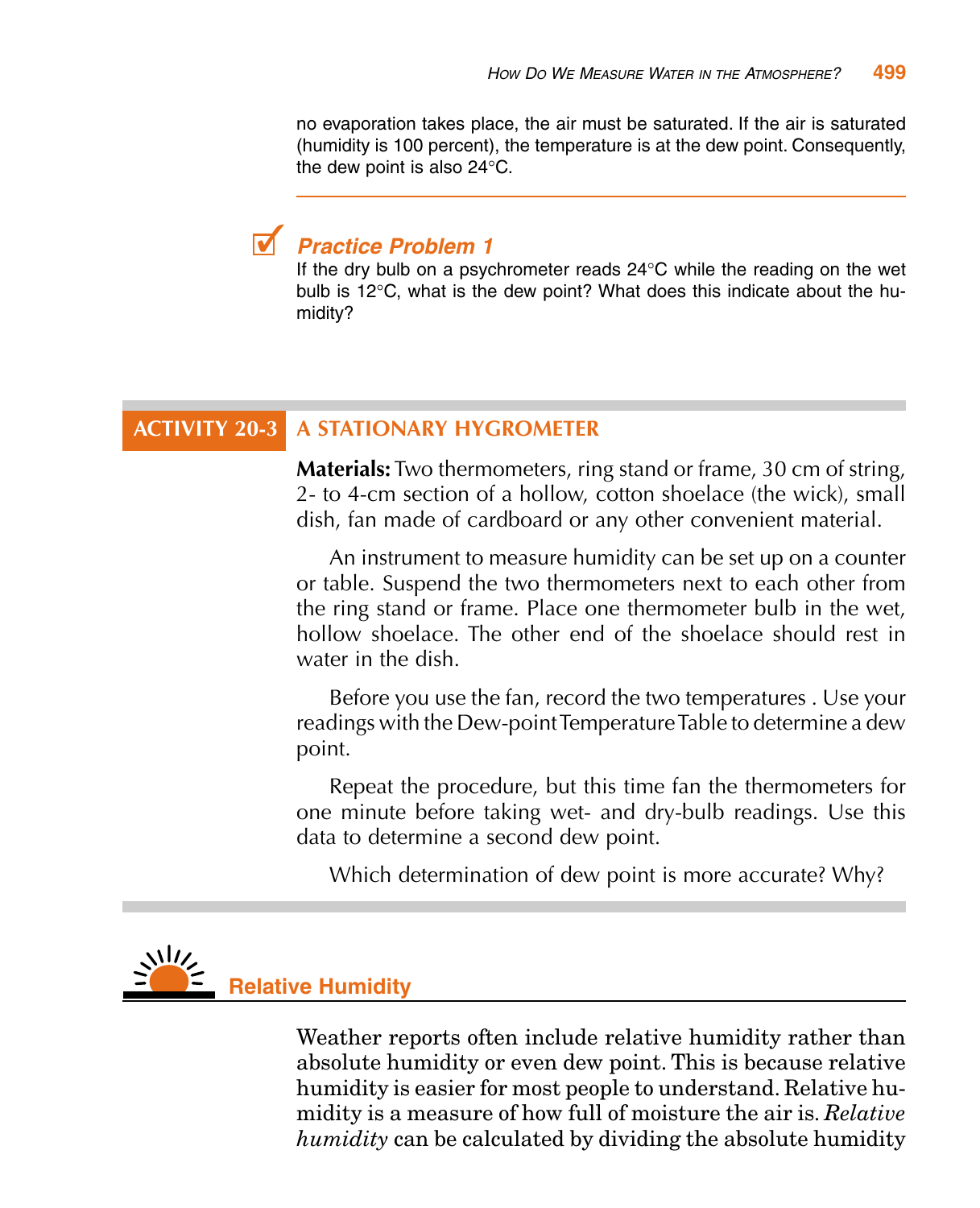by the capacity of the air to hold water vapor. This ratio is expressed as a percent of saturation:

|                                  | amount of water vapor in the air                           |
|----------------------------------|------------------------------------------------------------|
| $Relative \; humidity = \; - \;$ | maximum water vapor the air could hold at this temperature |

For example, if the relative humidity is 20 percent, the air is holding 20 percent, or one-fifth, of its moisture capacity. That is quite dry, and evaporation can readily add moisture to the air. However, if the relative humidity is 80 percent, the moisture content of the air is near saturation. Evaporation will be slow and the humidity is likely to be uncomfortable. Sweat may remain on your skin, and clothing does not dry well. These conditions apply at a constant relative humidity regardless of air temperature. That is the advantage of reporting relative humidity.

Relative humidity is not likely to remain the same if the air temperature changes. Consider a parcel of air that is cooling. If there is no evaporation or condensation, the absolute humidity (amount of moisture) in this body of air will remain constant. Remember that relative humidity is a ratio between two values. The ability of air to hold moisture decreases with decreasing temperature. As the air becomes cooler, it is closer to saturation, and the relative humidity increases. This frequently occurs at night when temperatures decrease, leading to the formation of dew or frost.

Figure 20-10 shows typical changes in air temperature, dew point, and relative humidity over a period of one day. The thick black line indicates changes in air temperature. The changes in temperature are the result of overnight cooling and daytime heating by insolation. Over this period there is little change in the dew point, indicating that the absolute humidity is relatively constant, as shown by the dotted line. However, changes in relative humidity depend on air temperature and dew point. At night, the thin line indicates that as the air temperature cools to the dew point, the relative humidity increases to 100 percent. This situation changes when the sun warms the air in the morning. Relative humidity drops as the air is warmed and its ability to hold water vapor increases.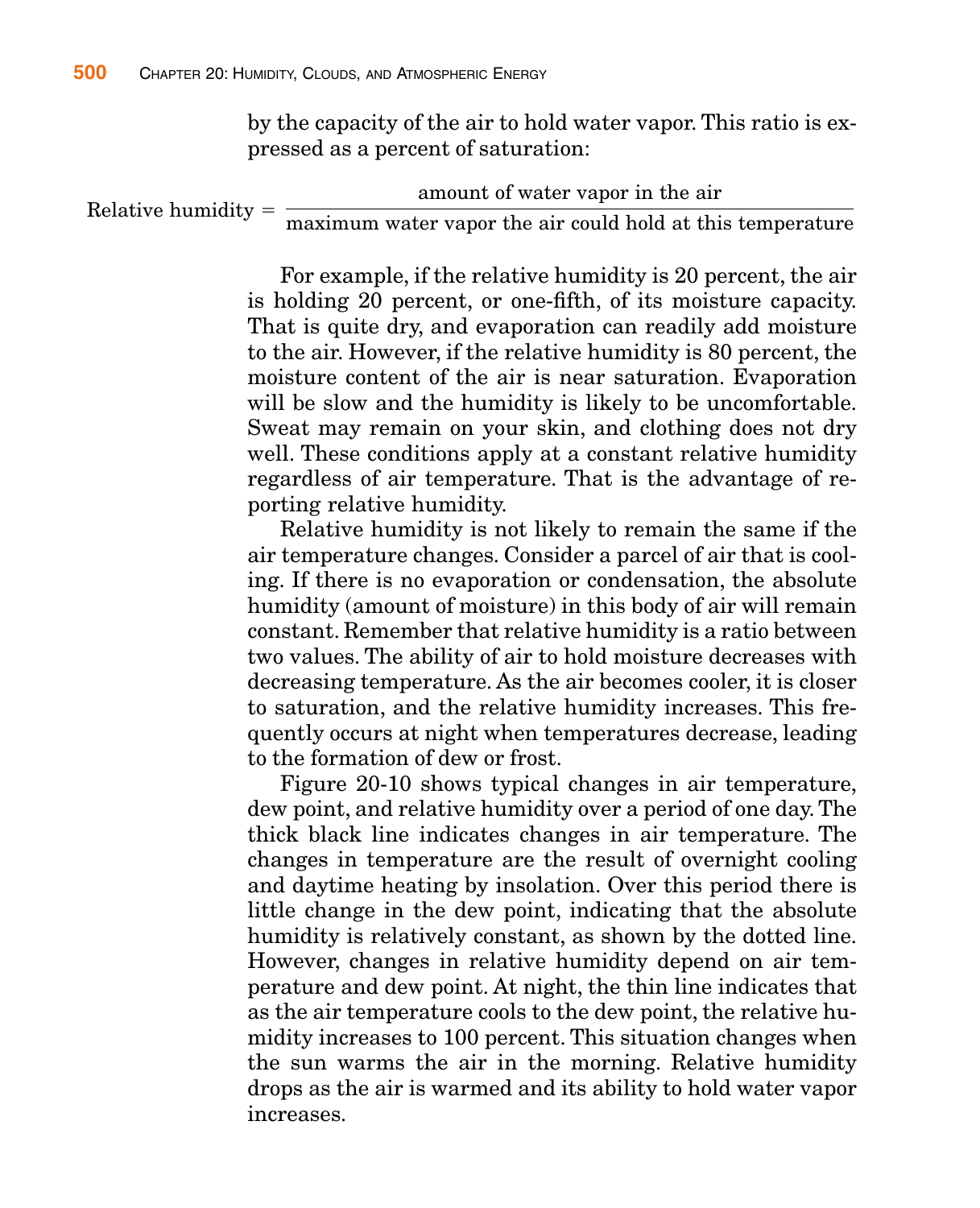**Figure 20-10** The daily cycle of temperature and humidity shows that if the dew point stays nearly constant, changes in air temperature will cause the opposite changes in relative humidity. Although the absolute humidity has changed very little, the relative humidity is affected by air temperature.



Relative humidity can be determined by using a table found on the same page of the *Earth Science Reference Tables* as the dew point table. This table is reproduced in Figure 20-11. The dry- and wet-bulb temperatures from a sling psychrometer also are used with this table.

| Dry Bulb                       | Difference Between Wet-Bulb and Dry-Bulb Temperatures $(C^{\circ})$ |                 |                 |    |    |                 |    |    |    |                |                |    |    |          |                |
|--------------------------------|---------------------------------------------------------------------|-----------------|-----------------|----|----|-----------------|----|----|----|----------------|----------------|----|----|----------|----------------|
| Tempera-<br>ture $(^{\circ}C)$ | 1                                                                   | $\overline{2}$  | 3               | 4  | 5  | 6               | 7  | 8  | 9  | 10             | 11             | 12 | 13 | 14       | 15             |
| $-20$                          | 28                                                                  |                 |                 |    |    |                 |    |    |    |                |                |    |    |          |                |
| -18                            | 40                                                                  |                 |                 |    |    |                 |    |    |    |                |                |    |    |          |                |
| -16                            | 48                                                                  | 0               |                 |    |    |                 |    |    |    |                |                |    |    |          |                |
| $-14$                          | 55                                                                  | 11              |                 |    |    |                 |    |    |    |                |                |    |    |          |                |
| $-12$                          | 61                                                                  | 23              |                 |    |    |                 |    |    |    |                |                |    |    |          |                |
| $-10$                          | 66                                                                  | 33              | 0               |    |    |                 |    |    |    |                |                |    |    |          |                |
| $-\frac{8}{5}$                 | $\overline{71}$                                                     | 41              | 13              |    |    |                 |    |    |    |                |                |    |    |          |                |
| $-\epsilon$                    | 73                                                                  | 48              | 20              | 0  |    |                 |    |    |    |                |                |    |    |          |                |
| $-4$                           | 77                                                                  | 54              | 32              | 11 |    |                 |    |    |    |                |                |    |    |          |                |
| $\overline{-2}$                | 79                                                                  | 58              | 37              | 20 | 1  |                 |    |    |    |                |                |    |    |          |                |
| 0                              | 81                                                                  | 63              | 45              | 28 | 11 |                 |    |    |    |                |                |    |    |          |                |
| $\overline{2}$                 | 83                                                                  | 67              | 51              | 36 | 20 | 6               |    |    |    |                |                |    |    |          |                |
| 4                              | 85                                                                  | 70              | 56              | 42 | 27 | 14              |    |    |    |                |                |    |    |          |                |
| 6                              | 86                                                                  | 72              | 59              | 46 | 35 | 22              | 10 | 0  |    |                |                |    |    |          |                |
| 8                              | 87                                                                  | 74              | 62              | 51 | 39 | 28              | 17 | 6  |    |                |                |    |    |          |                |
| 10                             | 88                                                                  | $\overline{76}$ | 65              | 54 | 43 | 33              | 24 | 13 | 4  |                |                |    |    |          |                |
| 12                             | 88                                                                  | 78              | 67              | 57 | 48 | 38              | 28 | 19 | 10 | $\overline{2}$ |                |    |    |          |                |
| 14                             | 89                                                                  | 79              | 69              | 60 | 50 | 41              | 33 | 25 | 16 | 8              | 1              |    |    |          |                |
| 16                             | 90                                                                  | 80              | 71              | 62 | 54 | 45              | 37 | 29 | 21 | 14             | $\overline{7}$ | 1  |    |          |                |
| 18                             | 91                                                                  | 81              | 72              | 64 | 56 | 48              | 40 | 33 | 26 | 19             | 12             | 6  | 0  |          |                |
| 20                             | 91                                                                  | 82              | 74              | 66 | 58 | 51              | 44 | 36 | 30 | 23             | 17             | 11 | 5  | $\Omega$ |                |
| 22                             | 92                                                                  | 83              | $\overline{75}$ | 68 | 60 | 53              | 46 | 40 | 33 | 27             | 21             | 15 | 10 | 4        | 0              |
| 24                             | 92                                                                  | 84              | 76              | 69 | 62 | 55              | 49 | 42 | 36 | 30             | 25             | 20 | 14 | 9        | $\overline{4}$ |
| 26                             | 92                                                                  | 85              | $\overline{77}$ | 70 | 64 | $\overline{57}$ | 51 | 45 | 39 | 34             | 28             | 23 | 18 | 13       | $\overline{9}$ |
| 28                             | 93                                                                  | 86              | 78              | 71 | 65 | 59              | 53 | 47 | 42 | 36             | 31             | 26 | 21 | 17       | 12             |
| 30                             | 93                                                                  | 86              | 79              | 72 | 66 | 61              | 55 | 49 | 44 | 39             | 34             | 29 | 25 | 20       | 16             |

**Relative Humidity (%)**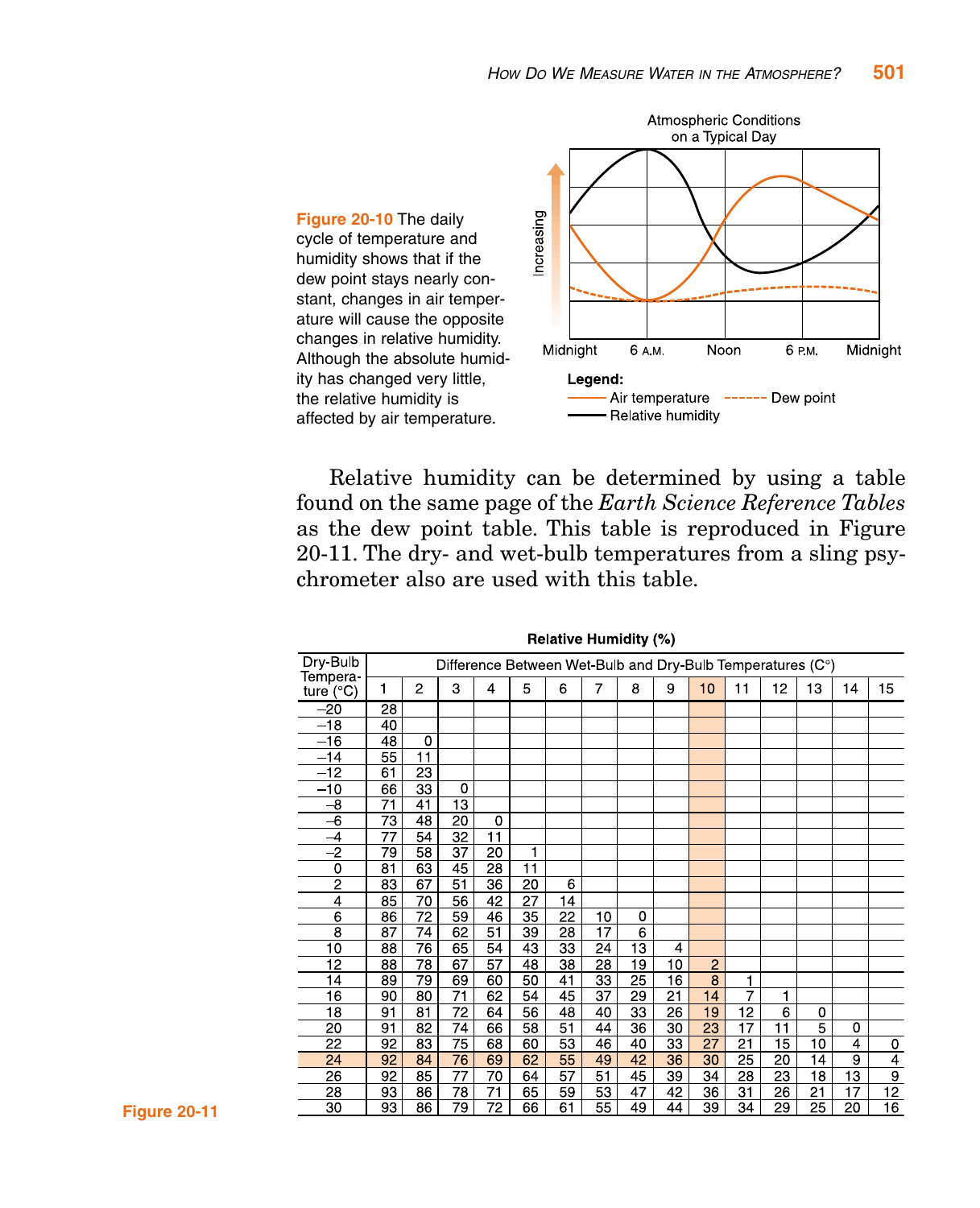#### **SAMPLE PROBLEMS**

- **Problem 4** If wet- and dry-bulb temperatures recorded with a sling psychrometer are 14°C and 24°C, respectively, what is the relative humidity?
	- **Solution** The difference between these temperatures is 10°C. The column leading down from 10°C meets the row extending to the right of the dry-bulb temperature, 24°C, at the number 30. Therefore, the relative humidity is 30 percent.
- **Problem 5** If both thermometers on a sling psychrometer record  $-4^{\circ}$ C, what is the relative humidity?
	- **Solution** This is similar to Sample Problem 3. The table can be used but it is not needed. If there is no cooling of the wet-bulb thermometer, there was no evaporation, and the air is saturated: 100 percent humidity.

## ✓ *Practice Problem 2*

What is the relative humidity when the wet-bulb temperature is 11°C and the dry-bulb temperature is 15°C?



One of the reasons meteorologists measure air temperature and determine the dew point is to predict precipitation. When the air temperature and dew point are close, the chance of precipitation increases. Figure 20-12 illustrates atmospheric conditions over a period of one day at a specific location. The top graph shows the temperature dropping in the late afternoon until it is close to the dew point. This is when precipitation is most likely. The bottom graph makes the prediction more clear by the addition of a line indicating relative humidity. Rising relative humidity indicates that the air is coming closer to saturation in the late afternoon. Again, this is a strong indicator of precipitation.

Predictions are based on weather observations from the past. Precipitation predictions are often expressed as a per-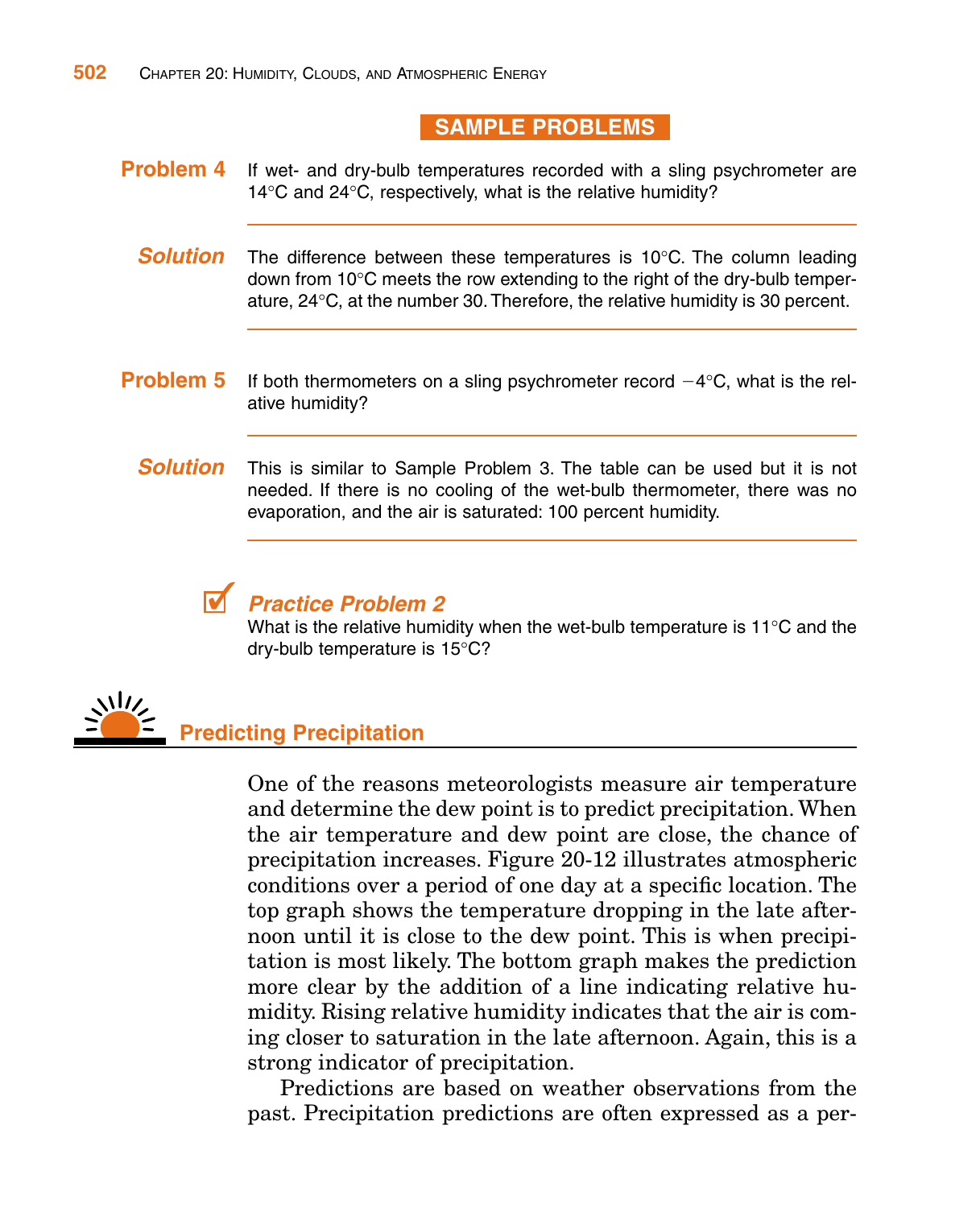



cent chance of rain (or snow, etc.). For example, an 80 percent chance of precipitation means that during the past, of 10 days with similar conditions, there was precipitation on eight of the 10 days. A 20 percent chance of precipitation means that precipitation is possible, but not likely. A 50 percent chance of rain indicates that the chance of having rain equals the chance of not having precipitation.

# **HOW DO CLOUDS FORM?**

**Y**ou have learned that most of the energy for weather events comes from sunlight, and that energy enters the atmosphere primarily through evaporation. You also know that condensation (and deposition) release latent energy as water vapor changes into tiny water droplets and ice crystals to form clouds. Too small to fall as precipitation, the cloud droplets remain suspended in the air. A large body of these tiny droplets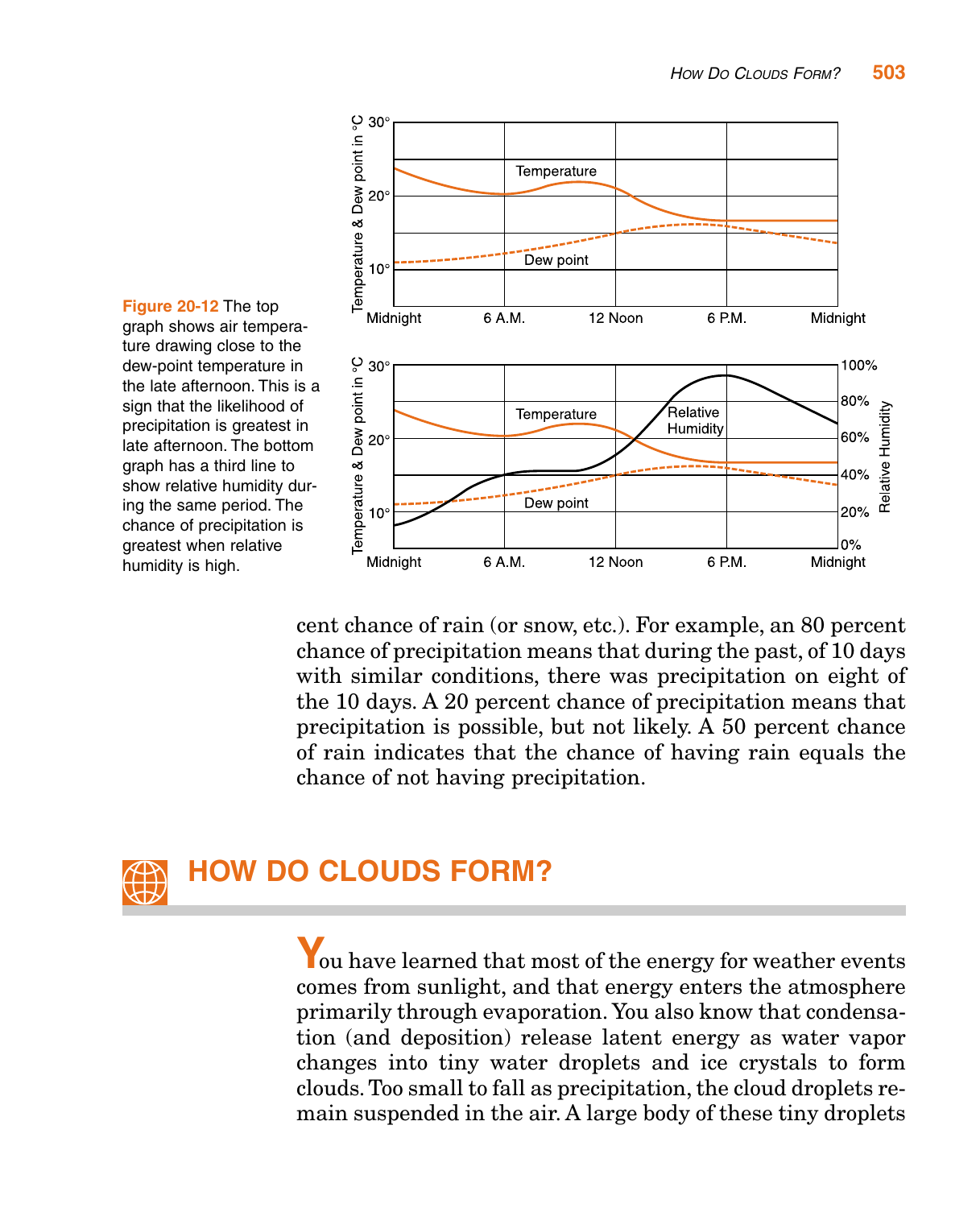

**Figure 20-13** Clouds are large regions of ice crystals or water droplets too small to fall through the air. Cloud formation releases energy that warms the air, creating updrafts. This often results in more cloud formation.

or ice crystals is known as a **cloud**, such as the cloud pictured in Figure 20-13. For clouds to form, several conditions must be met.



For condensation to occur, air must be cooled below its dew point. At ground level, air is cooled by contact with cold surfaces. How can air be cooled higher in the atmosphere? To understand how this occurs, it is useful to observe what happens when air is compressed. Have you ever felt a pump used to force air into automobile tires? The compressor on the pump gets warm. Some of this energy comes from friction. However, most of it is the result of compressing the air. It takes energy to compress air, and that energy turns to heat, which makes the air and the pump warm.

The opposite change occurs when air expands. Allowing air to expand takes energy out of the air. This causes the temperature of the air to lower. If you depress the pin in a tire valve, air rushes out. A thermometer held in the rushing air shows that the expanding air is cooler than the air in the tire. When air rises into the atmosphere, it expands due to reduction of atmospheric pressure with altitude. Expansion of a gas causes it to become cooler. If the air cools below its dew point, condensation can create a cloud.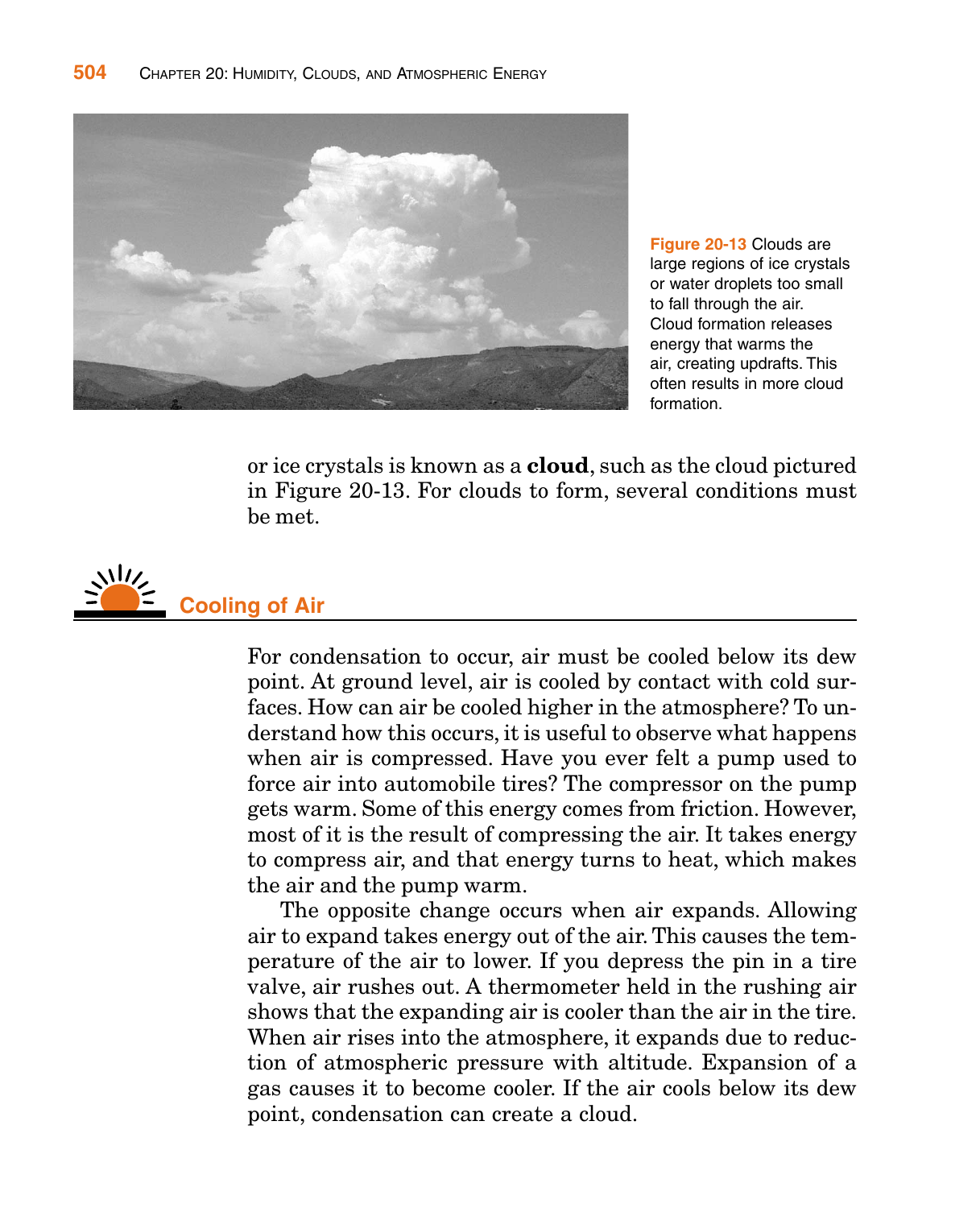## **ACTIVITY 20-4 THE EFFECT OF COMPRESSION AND EXPANSION ON AIR TEMPERATURE**

If you place a plastic, liquid-crystal, digital thermometer in a transparent 1-liter soda bottle you can observe small changes in the temperature of air in the bottle. (These thermometers are often sold in aquarium supply stores.) With the thermometer inside, tightly cap the empty soda bottle . (The cap must be airtight.) If you compress the soda bottle by pushing in on its sides, you should be able to see the temperature inside change. How did the temperature change? You can also increase the pressure in the bottle with a special pump cap used to maintain the carbonation in opened soda bottles. These caps are sold in supermarkets.

Whichever way the pressure in the bottle is increased, when the pressure is released, the air temperature inside the bottle will change again. How does the temperature change when the pressure is released? Why do these changes in temperature occur? (Please note that this is not an easy phenomenon to explain. You may need to do some Internet or library research.)

What causes air to rise? Sometimes it is the result of winds blowing over mountains. Sometimes warm, moist air is pushed up by cooler, dryer air that is more dense. However, once the process of cloud formation gets started, it tends to keep going. Remember that condensation and deposition release energy that warms the surrounding air. This causes the air in the cloud to continue rising, and results in more cloud formation. When does it stop? Eventually the cloud runs out of moist air. Without water vapor to feed cloud formation, the atmosphere stabilizes and cloud formation stops.



When dew or frost forms on grass on a cold night, the air must be below its dew-point temperature. Nevertheless, a cloud (fog) is seldom observed. This is because water must condense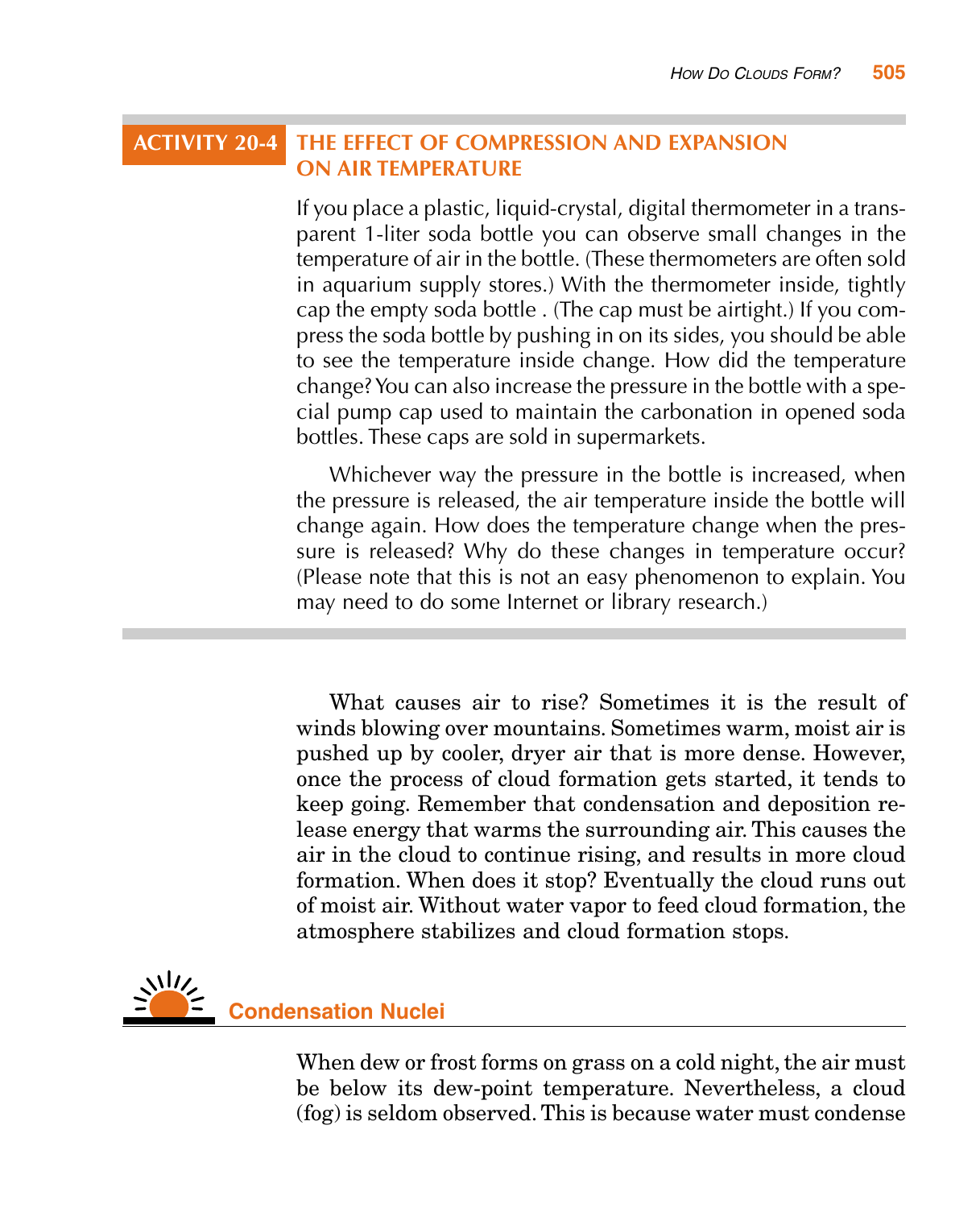on a surface. In the atmosphere, those surfaces are provided by tiny particles of solids suspended in the air. They are called **condensation nuclei**. These particles are added to the atmosphere by dust storms, fires, and the exhaust from automobiles, homes, factories, and power plants. You have probably seen the white trails left by jets flying at high altitude. Actually, the trails are clouds that form on the exhaust particles from the jets' engines.At that altitude, air is usually below the dew point, but the lack of suspended particles prevents cloud formation. After a few minutes, the cloud is scattered, and the trail is no longer visible.

You may have noticed how clear the atmosphere looks after a rainstorm. Precipitation not only takes moisture out of the atmosphere, but it also brings down condensation nuclei. In addition, the falling droplets pick up other suspended particles. In this way, precipitation cleans the atmosphere.

How do clouds disappear? Clouds lose some of their moisture by precipitation. However, precipitation usually stops before the cloud is gone. Furthermore, most clouds do not produce precipitation. Clouds disappear when solar radiation vaporizes the cloud faster than cloud formation takes place. The tiny ice crystals and water droplets change back to water vapor and the cloud disappears.

## **ACTIVITY 20-5 HOMEMADE CLOUDS**

**Materials:** large, wide-mouthed, container (a transparent glass or plastic jar or a large beaker), 1-gallon plastic food storage bag, match, 300 mL of ice, hot and cold tap water

Run a few centimeters of hot tap water into the bottom of the container. Place the crushed ice cubes and about 100 mL of cool water in the plastic bag. (Crushed ice or snow works better than big ice cubes.) Cover the mouth of the container with the bag of ice and water. Do you see a cloud?

Try this again. This time, hold a lit match in the container and blow it out. Allow some smoke from the extinguished match to circulate in the container. Place the bag of ice and water over the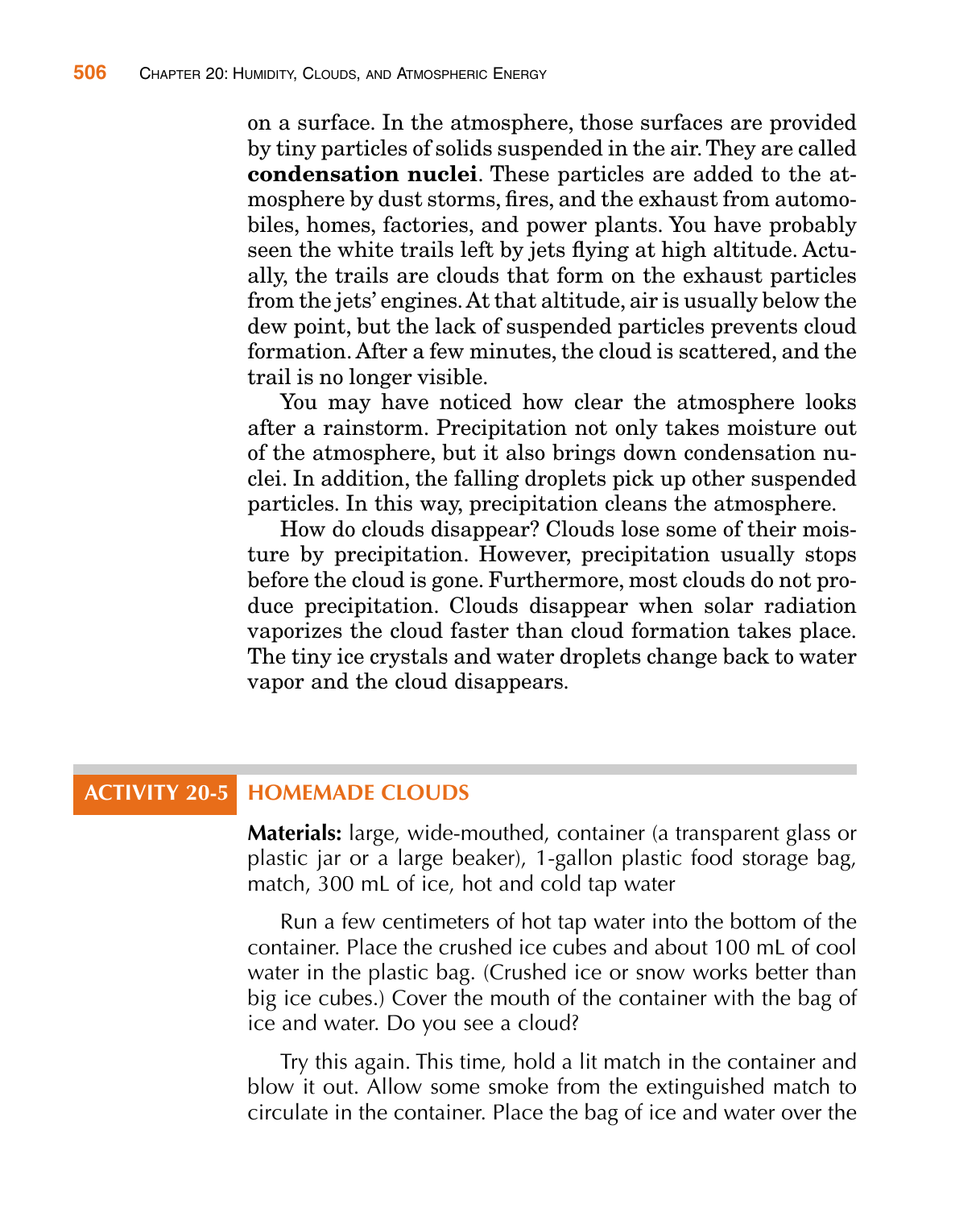mouth of the container. This time you should clearly see cloud inside the container.

What is the purpose of the hot water, the ice and water, and the smoke?

## $\sum_{i=1}^{N}$ **Altitude of Cloud Formation**

Have you ever noticed that bottoms of clouds are often relatively flat while the tops of the clouds are often puffy and irregular? **Cloud-base altitude** is the height at which rising air begins to form clouds. To determine the altitude at which the air could form a cloud use the air (dry-bulb) temperature, the dew-point temperature, and a cloud-base altitude graph (Figure 20-14 on page 508).

Notice that there are two sets of slanted lines on this graph. The slanted lines labeled "dry-bulb temperature" show the rate at which air cools as it rises and expands. This is sometimes called the temperature lapse rate. The dew-point temperature also decreases with altitude, but not as quickly. The rate of change in dew point is shown by the slanted, dotted lines. Where the air temperature line meets the dew-point line, the height at which cloud formation (condensation) begins can be read from either the left or the right side of the graph. The companion diagram in 20-14 may illustrate this more clearly than the graph alone.

## **SAMPLE PROBLEMS**

- **Problem 6** If the temperature at ground level is 20°C and the dew point is 12°C, how high must the air rise to begin cloud formation?
	- **Solution** Follow the slanted solid line above 20°C and the dotted line up from 12°C until they meet. (*Suggestion:* Lay the edge of a ruler or a blank sheet of paper to the right and along the 20° temperature lapse rate line to follow it more clearly.) The altitude of the cloud base in kilometers can be read on either of the vertical scales. In this case, it is 1 km.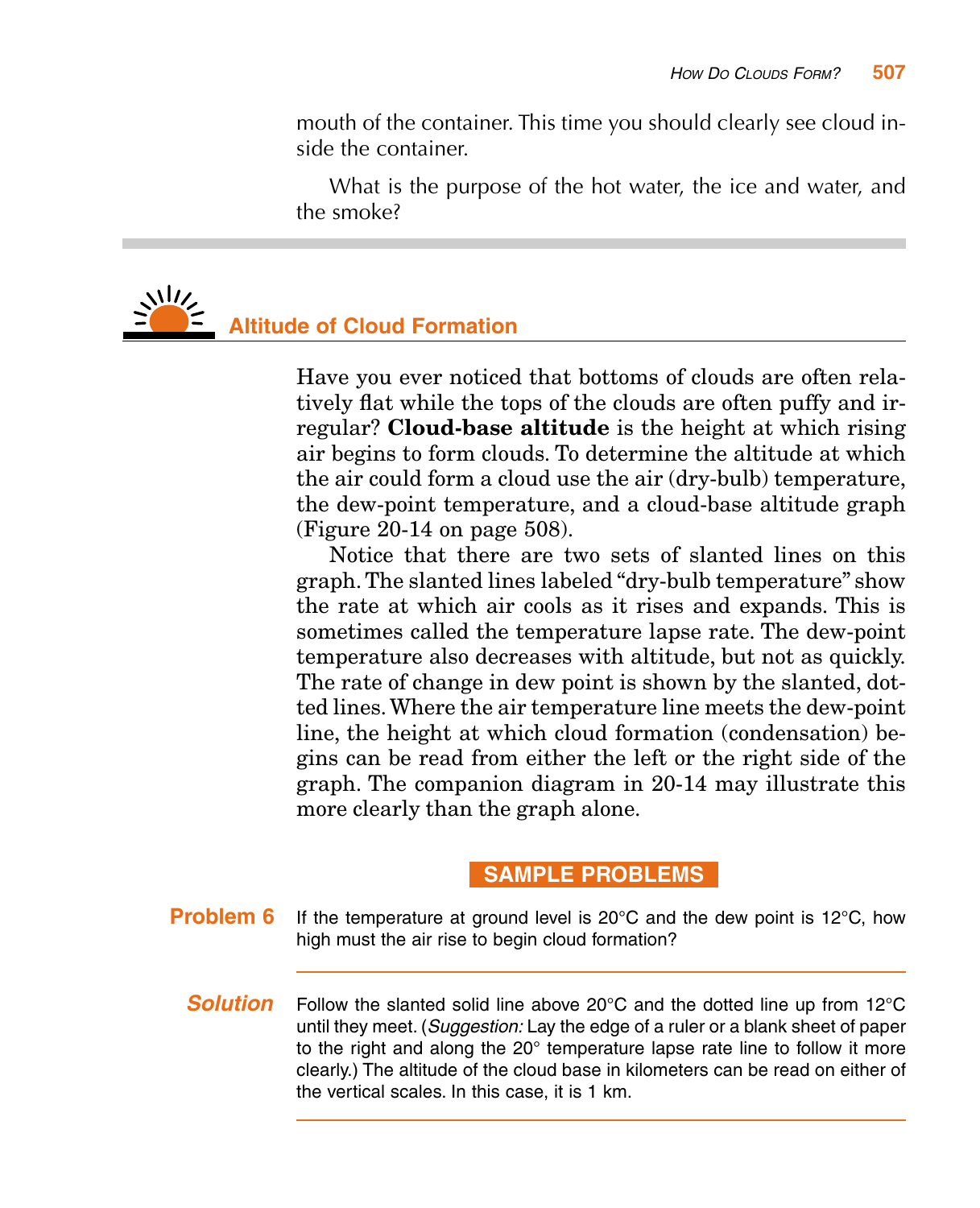

**Figure 20-14** If you know the Celsius temperature and the dew point you can determine the elevation at which clouds begin to form in rising air. Follow the slant of the solid line above the dry-bulb temperature. Above the dew point follow the dotted line. They meet at the altitude (in kilometers) of the cloud base.

**Problem 7** If you use a psychrometer to find dry-bulb and dew-point temperatures of 23°C and 14°C, respectively, how high must the air rise to form a cloud base?

*Solution* This air temperature, 23°C, is not printed on the graph. However, it is half way between 22°C and 24°C. Follow the angle of the slanted solid lines in the middle of the space between the lines for 22°C and 24°C. This imaginary line meets the dotted line from 14°C, the dew point, at a height of 1.1 km.

**Problem 8** The air temperature is 90°F. The dew point is 50°F. How high must the air rise to form a cloud?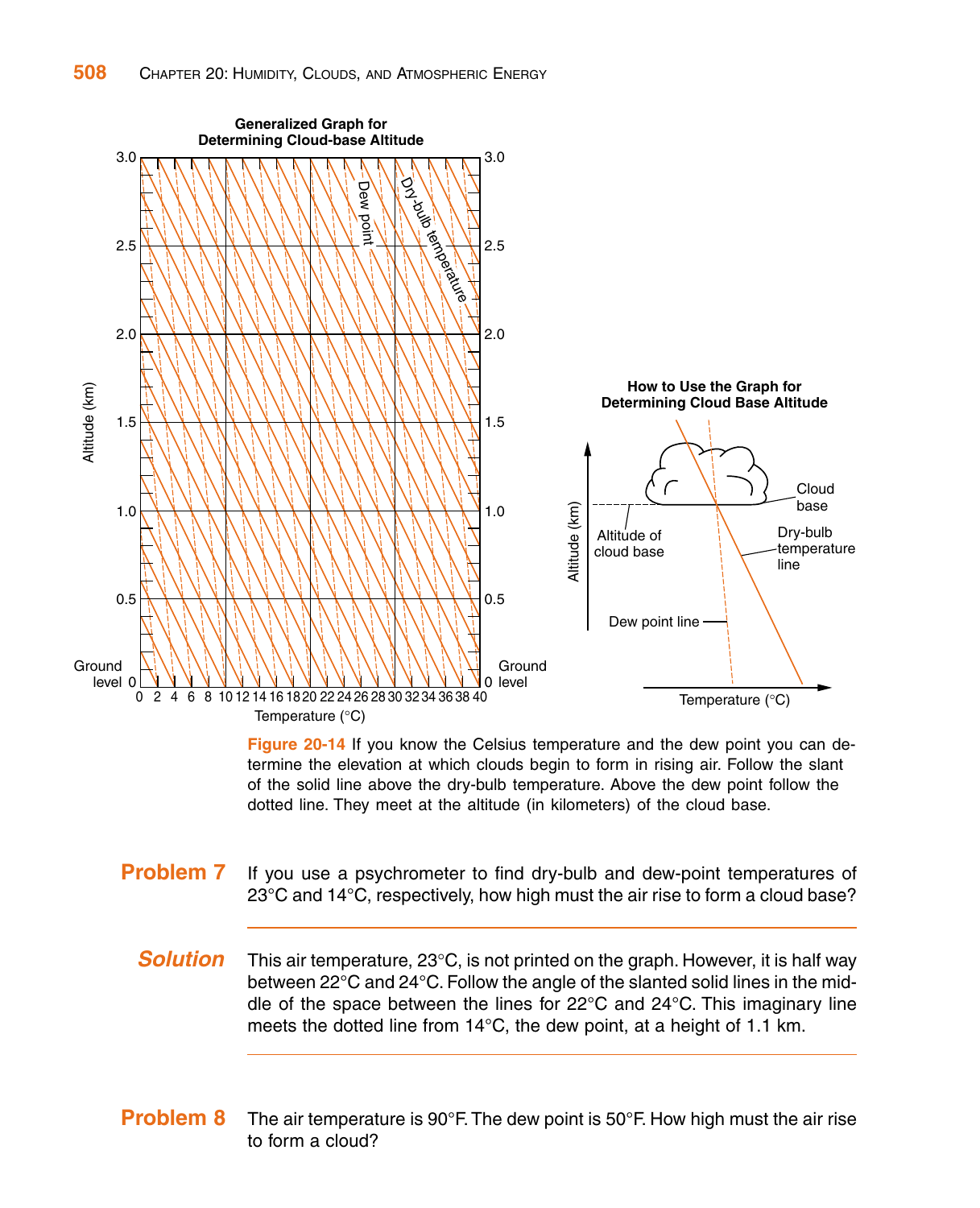**Solution** In this problem, you have been given temperatures in degrees Fahrenheit. The temperatures must be converted to Celsius temperatures to use the graph. That conversion can be done using Figure 19-3 or the "Temperature" table in the *Earth Science Reference Tables*. While 90°F is approximately 32°C, 54°F converts of 12°C. On the cloud-base graph, the lines for 32°C air temperature and 12°C dew point converge close to an altitude of 2.5 km.That is the cloud-base altitude.

## ✓ *Practice Problem 3*

One day, the air temperature was 77°F and the dew-point temperature was 60°F. What was the cloud-base altitude?

#### **ACTIVITY 20-6 THE HEIGHT OF CLOUDS**

**Materials:** hygrometer or two 30-cm, alcohol-filled glass thermometers mounted on a ring stand with one thermometer's bulb covered by a wet wick, file folder or similar object to fan the thermometers

Use this apparatus to find the dry-bulb (air) temperature and the wet-bulb temperature. (To get an accurate wet-bulb temperature you will need to fan the wet bulb until the temperature stabilizes. This may take 30 seconds or so.)

Use these temperatures and the "Graph for Determining Cloud-Base Altitude" (Figure 20-14) to find the height at which a cloud could begin to form if the air in the room moved upward into the atmosphere.

Repeat the procedure on days you think the humidity is especially high or low. What would be the most likely sources of error in your determination of cloud base altitude?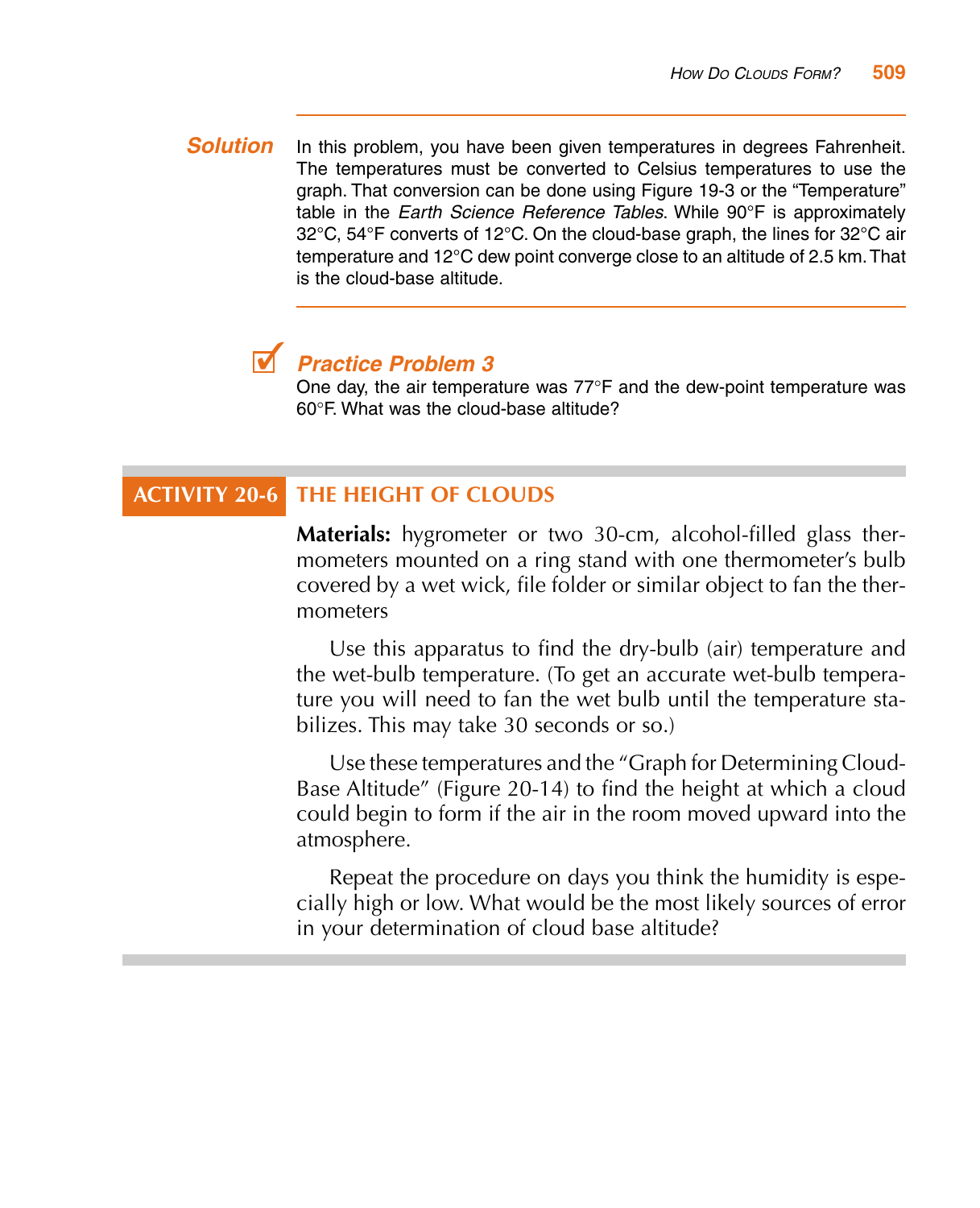## **TERMS TO KNOW**

| absolute humidity   | dew-point temperature | melting         |
|---------------------|-----------------------|-----------------|
| calorie             | evaporation           | phase of matter |
| cloud               | freezing              | psychrometer    |
| cloud-base altitude | frost                 | specific heat   |
| condensation        | hygrometer            | transpiration   |
| condensation nuclei | lake-effect storm     | vaporization    |
| dew                 | latent heat           |                 |

## **CHAPTER REVIEW QUESTIONS**

- **1.** Winds from the west often produce winter snowstorms at the eastern end of lakes Erie and Ontario. These storms are known as lake-effect storms. What causes these winter storms that often occur in the Buffalo and Tug Hill Plateau regions?
	- (1) increased evaporation over the warm lakes followed by warming of the air as it travels over the land
	- (2) increased evaporation over the warm lakes followed by cooling of the air as it travels over the land
	- (3) decreased evaporation over the warm lakes followed by warming of the air as it travels over the land
	- (4) decreased evaporation over the warm lakes followed by cooling of the air as it travels over the land
- **2.** Which process occurring within Earth's atmosphere causes the most heating of air?
	- (1) liquid water changing to ice
	- (2) ice changing to liquid water
	- (3) liquid water changing to water vapor
	- (4) water vapor changing to liquid water
- **3.** Which process cools the atmosphere by absorbing latent vaporization energy?
	- (1) evaporation from the oceans (3) cloud formation
- - (2) melting glaciers (4) precipitation
-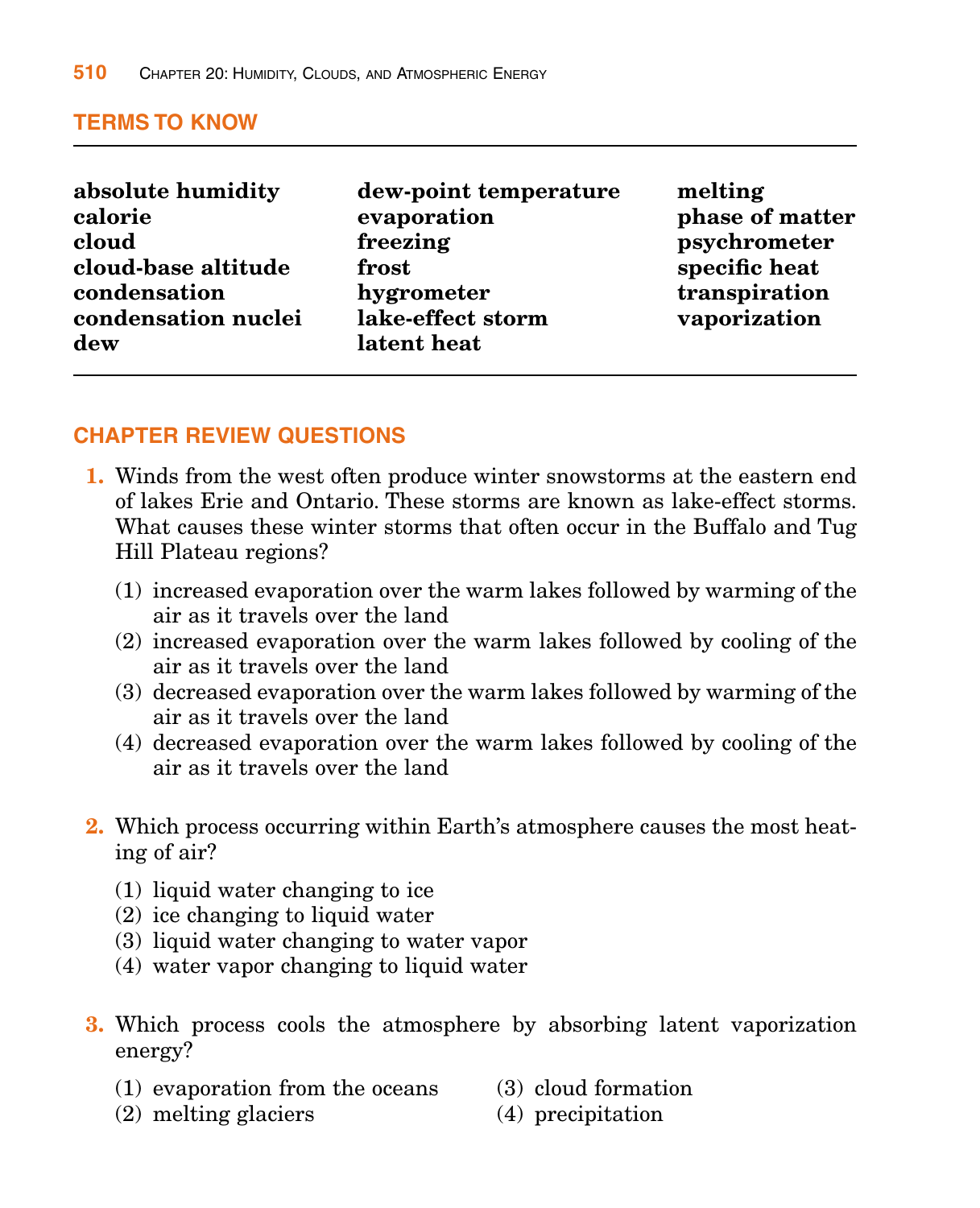- **4.** During which phase change of water is the most energy released into the environment?
	- (1) water freezing (3) water evaporating
	- (2) ice melting (4) water vapor condensing
- **5.** An Earth science class left pan of water outside in the open air to measure the rate of evaporation. For water to be lost by evaporation, the air temperature must be above
	- (1) the dew point of the atmosphere.
	- (2) the freezing point of water.
	- (3) the boiling temperature of water.
	- (4) the average annual temperature.
- **6.** When the dry-bulb temperature is 22°C and the wet-bulb temperature is 13°C, the dew point is

| $(1) -10$ °C. | $(3)$ 14 °C. |
|---------------|--------------|
| $(2)$ 5°C.    | $(4)$ 33 °C. |

**7.** The air outside a classroom has a dry-bulb temperature of 10°C and a wetbulb temperature of 4°C. What is the relative humidity of this air?

| (1) 1%  | (3)33%    |
|---------|-----------|
| (2) 14% | $(4)$ 54% |

**8.** The graph below is a forecast of air temperature and dew point over a period of a little more than two days.

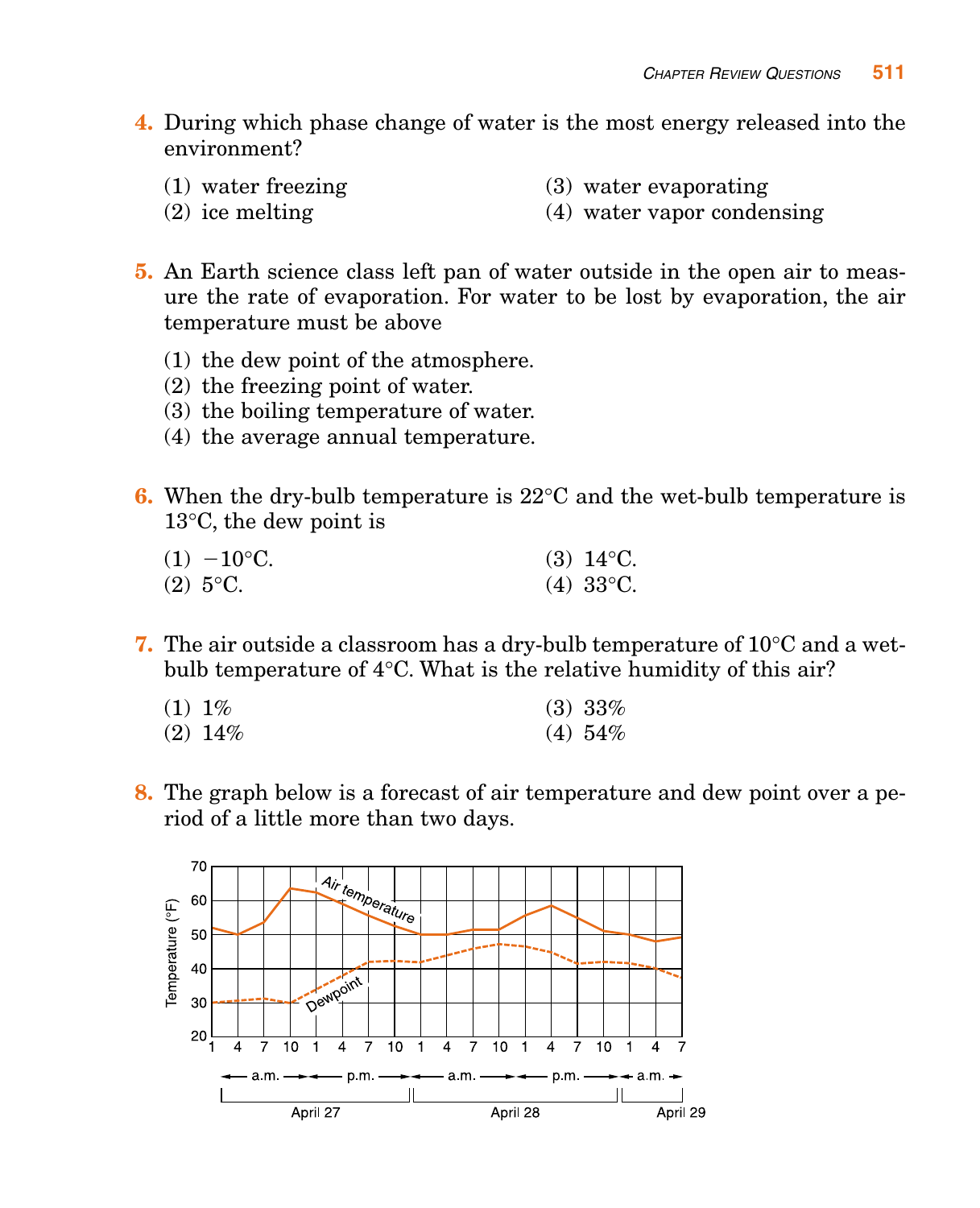At what time is the rate of evaporation expected to be highest?

- (1) April 27 at 10 A.M.
- (2) April 28 at 10 A.M.
- (3) April 28 at 4 P.M.
- (4) April 29 at 4 P.M.

The graph below shows air temperature and relative humidity at a single location during a 24-hour period. Use this graph to answer the next two questions.



- **9.** What is the approximate change in relative humidity from 12 noon to 4 P.M.?
	- (1)  $10\%$  (3)  $20\%$ (2)  $15\%$  (4)  $30\%$
- **10.** At which time would the rate of evaporation most likely be greatest?
	- (1) 6 A.M.  $(3)$  4 P.M. (2) 10 A.M.  $(4)$  11 P.M.

**11.** What was the average rate of temperature change from 9 A.M. to 3 P.M. on this day?

| (1) $2^{\circ}$ C/hour | $(3)$ 6°C/hour |
|------------------------|----------------|
| (2) $4^{\circ}$ C/hour | $(4)$ 8°C/hour |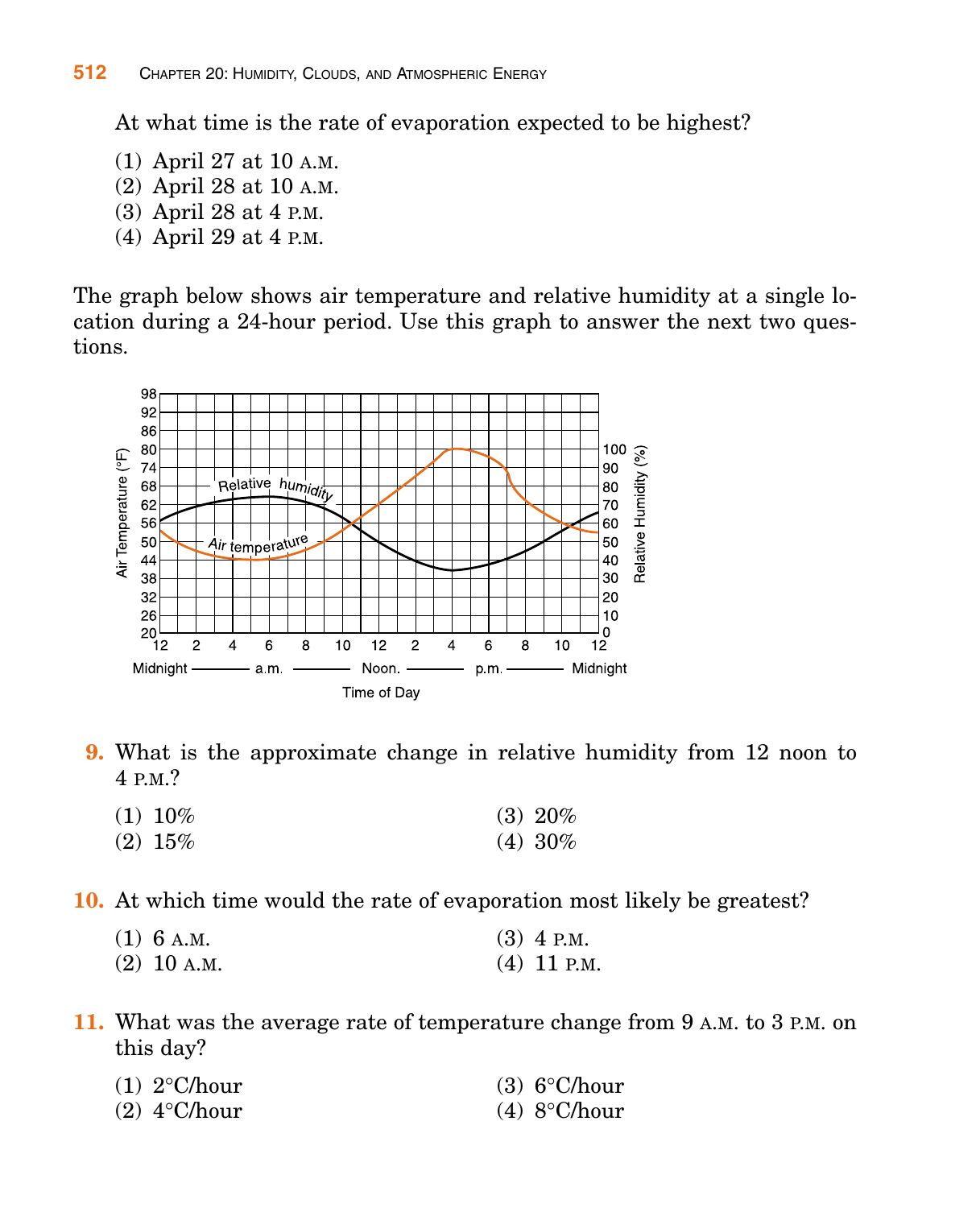**12.** Which graph below best shows the relationship between the probability of precipitation and the difference between air temperature and dew point?



- **13.** Which weather change usually occurs when the difference between the air temperature and the dew-point temperature is *decreasing*?
	- (1) The amount of cloud cover decreases.
	- (2) The probability of precipitation decreases.
	- (3) The barometric pressure increases.
	- (4) The relative humidity increases.
- **14.** The cross section below shows how prevailing winds have caused different weather on opposite sides of a mountain range.



Why does the windward side of this mountain have weather that is more moist?

- (1) Rising air compresses and cools, causing the water droplets to evaporate.
- (2) Rising air compresses and warms, causing the water vapor to condense.
- (3) Rising air expands and cools, causing the water vapor to condense.
- (4) Rising air expands and warms, causing the water droplets to evaporate.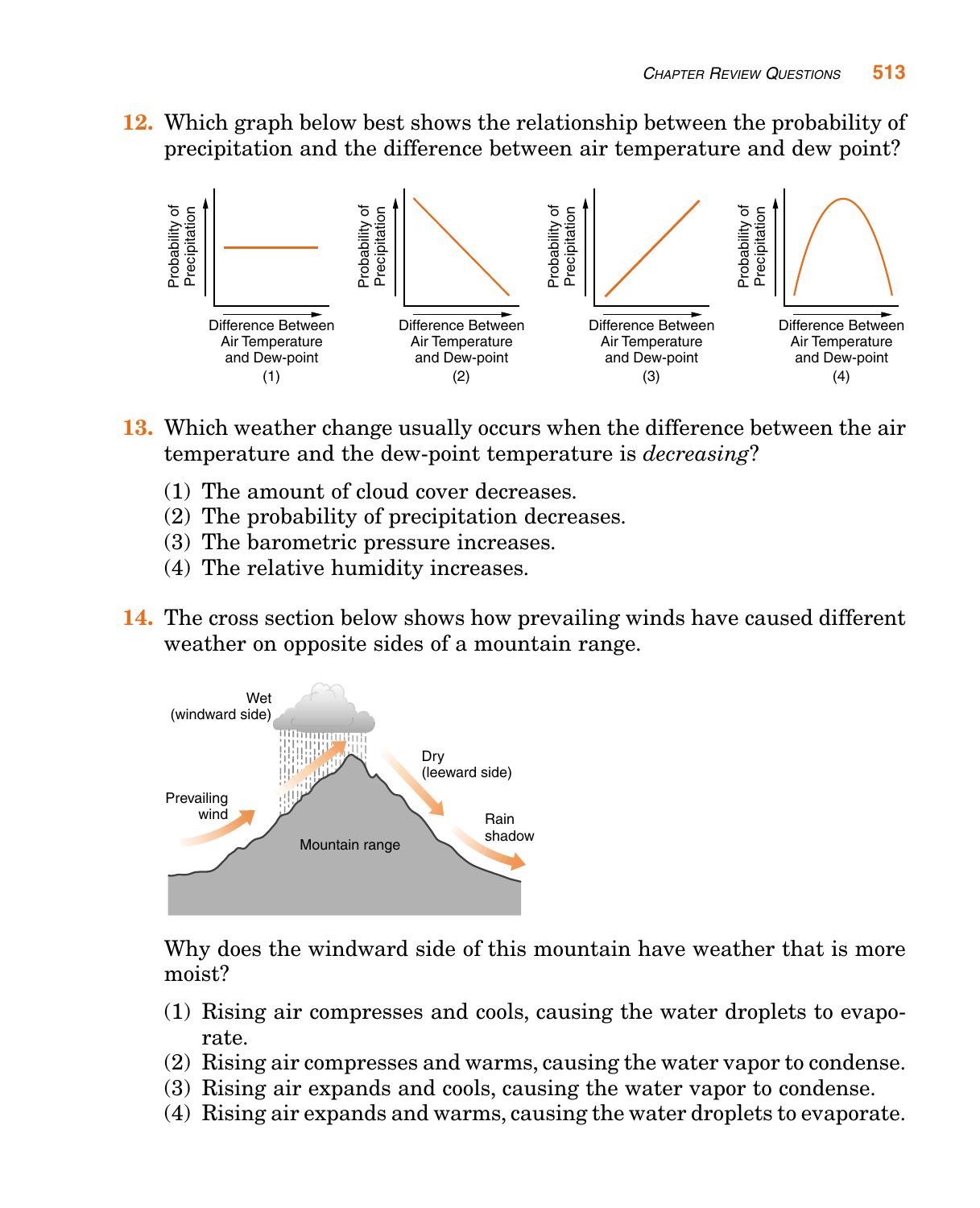**15.** Clouds can form when

- (1) the air temperature cools below the dew point.
- (2) sinking air is warmed by compression.
- (3) the relative humidity is 0%.
- (4) condensation nuclei have been removed from the air.

## **Open-Ended Questions**

Base your answers to questions 16–18 on the diagram below, which shows a hygrometer located on the wall of a classroom. Temperature readings on the hygrometer are used by students to determine the relative humidity of the air in the classroom.



- **16.** Based on the temperature readings shown in this diagram, determine the relative humidity of the air in the classroom.
- **17.** Besides relative humidity, identify another variable of air in the classroom that may be determined only by using both temperature readings on the hygrometer.
- **18.** Describe how water evaporating from the wick attached to the wet-bulb thermometer lowers the temperature reading of that thermometer.